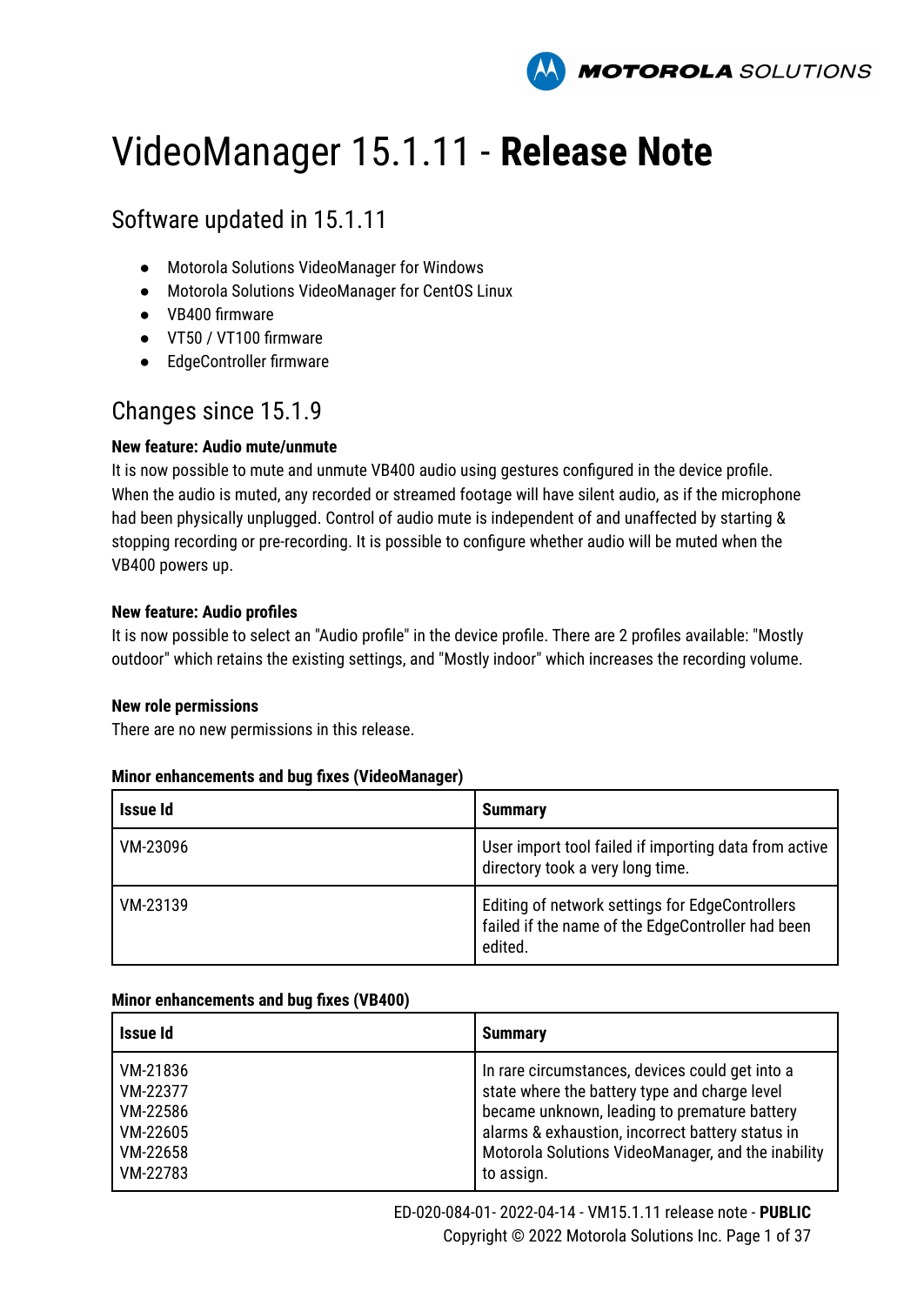

| VM-22979             | Footage recorded from external X-100 or X-200<br>cameras did not have the correct settings applied,<br>leading to darker than intended images with slightly<br>washed-out colours. |
|----------------------|------------------------------------------------------------------------------------------------------------------------------------------------------------------------------------|
| VM-22804<br>VM-22917 | The device would occasionally restart on<br>attempting to enter safety mode shortly after<br>exiting safety mode.                                                                  |
| VM-22991             | The device would occasionally restart on initiating<br>recording on a previously powered-down device<br>with an external X-100 or X-200 camera attached.                           |
| VM-22825             | The device would occasionally restart after<br>disconnecting from WiFi.                                                                                                            |
| VM-23058             | The device could become unable to connect to the<br>Android companion app over Bluetooth.                                                                                          |

### **Minor enhancements and bug fixes (VT50/VT100)**

| <b>Issue Id</b> | <b>Summary</b>                                                                             |
|-----------------|--------------------------------------------------------------------------------------------|
| VM-22848        | The device could start recording while still on the<br>dock if power to the dock was lost. |

# Software updated in 15.1.9

- Motorola Solutions VideoManager for Windows
- Motorola Solutions VideoManager for CentOS Linux
- EdgeController firmware

# Changes since 15.1.8

### **New feature: dashboard notifications are now controlled by permissions**

There are various notifications which appear on the dashboard when, for example, videos are shared with you or an export completes. There is now a section in the role edit page to control which roles can see which notification. This can be used to restrict or completely hide the dashboard notifications.

### **Browser support: Firefox ESR 91**

The system now supports using the Firefox ESR 91 browser and will no longer show warnings when using newer versions of Firefox ESR.

### **OS support: Window 11 and Windows Server 2022**

Windows 11 Pro and Windows Server 2022 are now supported operating systems.

### **Security improvement: Removal of log4j library**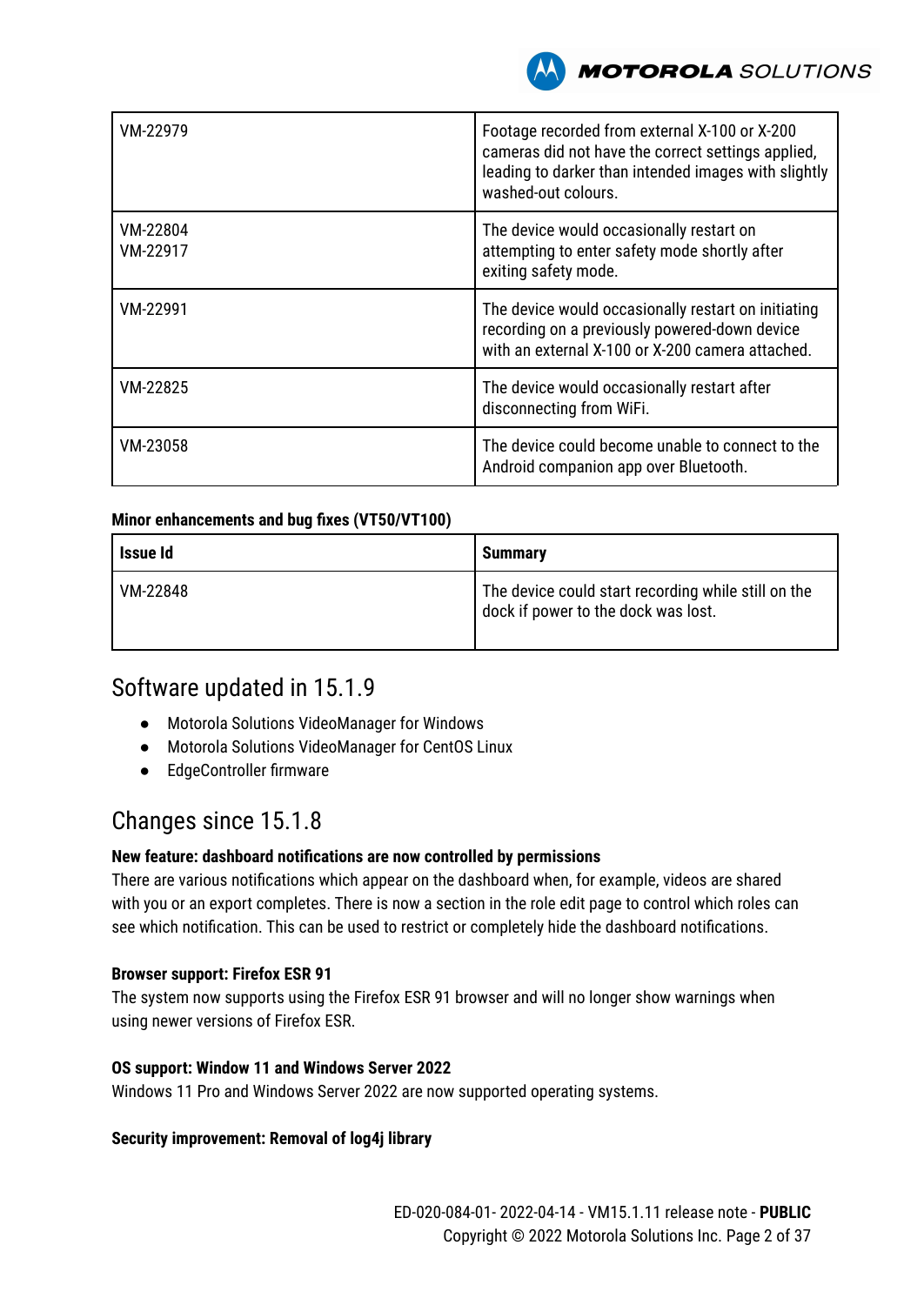

The vulnerability-prone log4j library has been completely removed from the Motorola Solutions VideoManager user import tool.

#### **New role permissions**

| <b>Permission</b>                                  | <b>Section</b>                          | <b>Notes</b> | On upgrade, granted to                              |
|----------------------------------------------------|-----------------------------------------|--------------|-----------------------------------------------------|
| Receive media share notification                   | Notification/Dashboard<br>notifications |              | roles with view shared videos<br>permission         |
| Receive media ownership changed<br>notification    | Notification/Dashboard<br>notifications |              | roles with view own videos<br>permission            |
| Receive media downloaded notification              | Notification/Dashboard<br>notifications |              | roles with view own videos<br>permission            |
| Receive incident share notification                | Notification/Dashboard<br>notifications |              | roles with view shared incidents<br>permission      |
| Receive incident ownership changed<br>notification | Notification/Dashboard<br>notifications |              | roles with view own incidents<br>permission         |
| Receive completed exports notification             | Notification/Dashboard<br>notifications |              | roles with manage own exports<br>permission         |
| Receive completed imports notification             | Notification/Dashboard<br>notifications |              | roles with manage own imports<br>permission         |
| Receive licence warnings notification              | Notification/Dashboard<br>notifications |              | roles with view licence settings<br>page permission |
| Receive application warnings<br>notification       | Notification/Dashboard<br>notifications |              | roles with view system status<br>page permission    |

| Issue Id | <b>Summary</b>                                                                                         |
|----------|--------------------------------------------------------------------------------------------------------|
| VM-20522 | The DockController list can now be filtered by<br>status.                                              |
| VM-22685 | Fixed compatibility problem which made retrieval of<br>video and audio using Milestone VMS unreliable. |
| VM-22523 | You can now construct a predicable URL to view the<br>live stream for a specific user.                 |
| VM-22711 | Improved the performance of the device live view<br>screen when using Microsoft Edge browser.          |
| VM-22494 | Improved the performance of the device live view<br>screen for VT50 / VT100 devices when using         |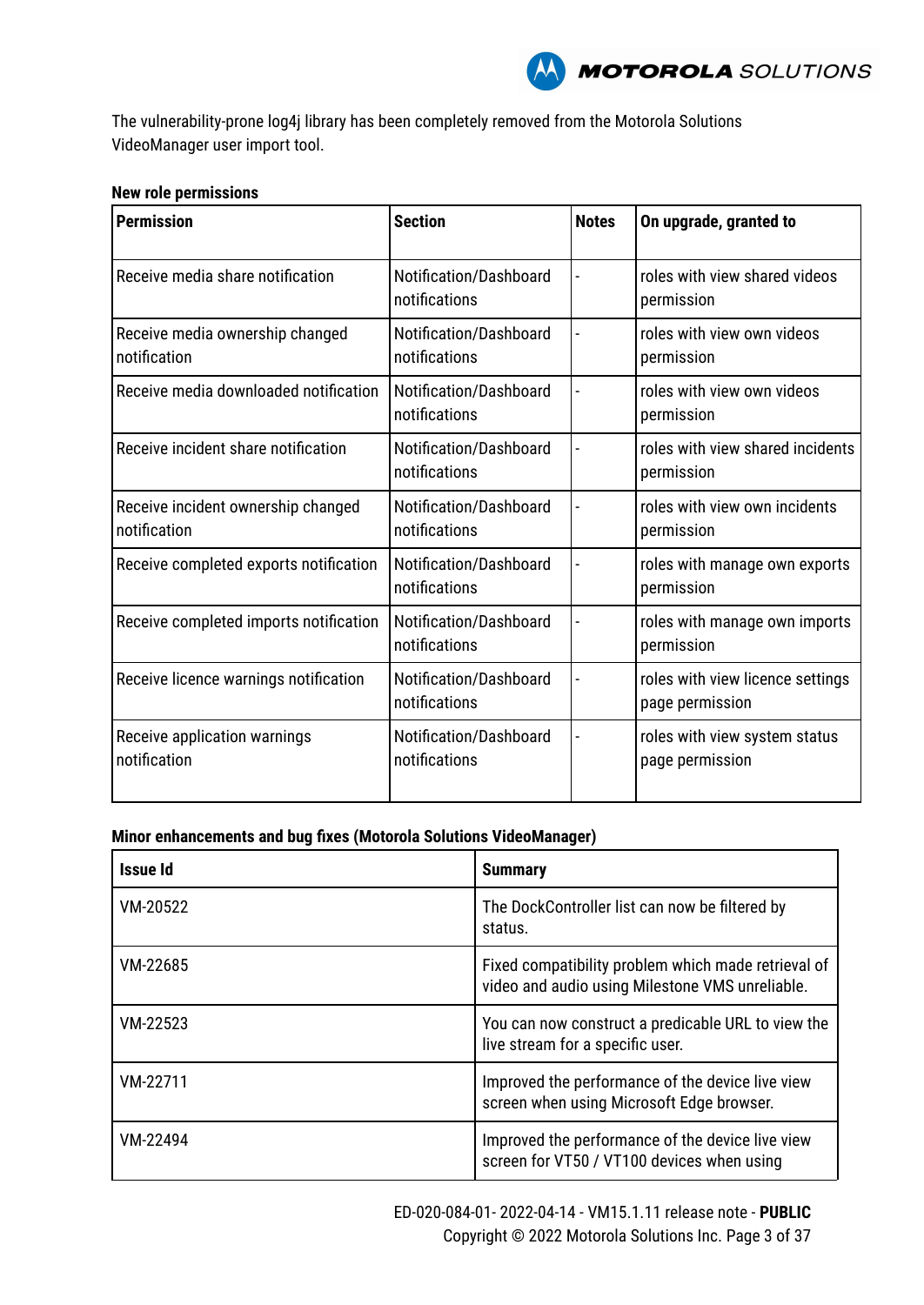

|          | Google Chrome browser with hardware acceleration<br>enabled.                                                                                           |
|----------|--------------------------------------------------------------------------------------------------------------------------------------------------------|
| SW-63    | Updated the Box SDK to the latest version and<br>enabled chunked/multi-part uploads when using<br>Box.                                                 |
| VM-22775 | Edited video properties were not updated<br>immediately in the video properties panel.                                                                 |
| VM-22863 | Improved compatibility with files from certain CCTV<br>systems which used to show an error in the video<br>player when you attempted to play them.     |
| VM-22894 | The hardware revision in the device properties page<br>was sometimes lost when a device disconnected<br>over wifi.                                     |
| VM-22852 | Bulk edit of video properties did not work if the<br>logged in user did not have "operator edit"<br>permission.                                        |
| VM-22838 | If multiple VB400s are assigned to the same user,<br>only the first device should be able to connect to<br>the VB Companion app.                       |
| VM-22871 | If the user import tool re-created a previously<br>deleted user, then some properties of the deleted<br>user could be retained (e.g. touch assign ID). |
| VM-22709 | A warning in the device assignment dialog<br>sometimes incorrectly warned that there were no<br>wifi networks in the profile.                          |
| VM-22436 | It was not possible to create a Date & Time' type<br>user-defined field without entering a default value.                                              |
| VM-22906 | A warning was incorrectly shown on the login page<br>when logging on with Google Chrome on MAC OS<br>Х.                                                |
| VM-22528 | The "Recording ID" field in the video search filter<br>did not clear when "Clear filter" was pressed.                                                  |
| VM-22553 | Clicking on a link to an external website (e.g.<br>OpenStreetmap wiki) now opens the page in a new<br>browser tab.                                     |
| VM-22663 | When performing a screenshot of a composite clip,<br>screenshots are now only produced for the visible<br>clips, rather than for all clips.            |
| VM-22687 | The video properties panel is now hidden if the user<br>does not have permission to see any video                                                      |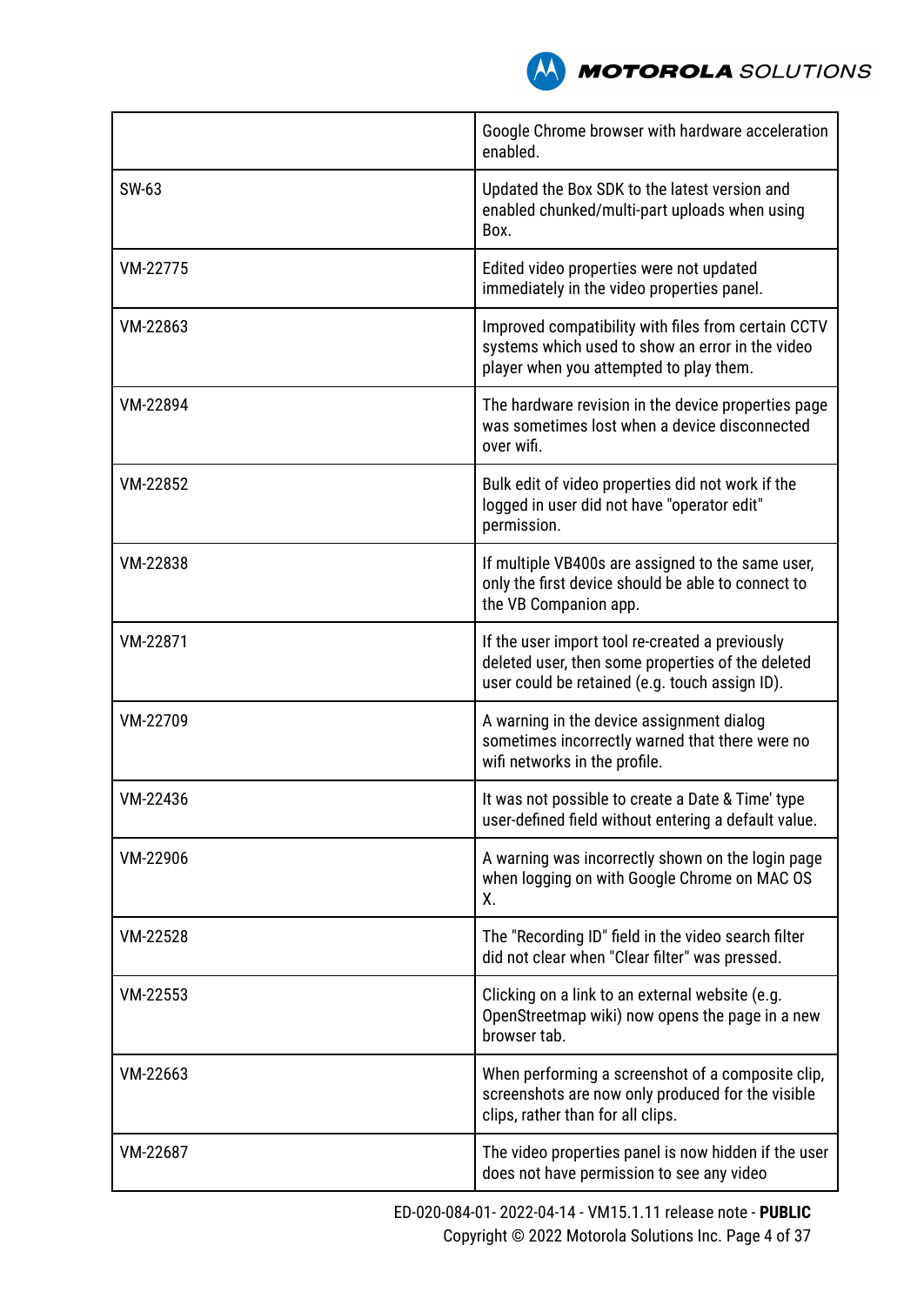

|          | properties.                                                                                                                                                      |
|----------|------------------------------------------------------------------------------------------------------------------------------------------------------------------|
| VM-22688 | The video start time/create time is no longer<br>shown in the video details page if the user does not<br>have permission to see this field.                      |
| VM-22701 | The noise produced by the RFID reader when<br>quickly undocking multiple cameras after an RFID<br>mass assign has been reduced.                                  |
| VM-22905 | Reinstated behaviour that devices running newer<br>firmware are preferred when performing an RFID<br>assignment.                                                 |
| VM-22779 | When playing videos with no audio, composite clip<br>playback would seem to keep going after the end of<br>the clip was reached.                                 |
| VM-22596 | Editing the group membership or sharing fields for<br>a user or group did not results in a prompt to<br>discard changes if you navigated away without<br>saving. |
| VM-22475 | Error messages have been improved when an<br>export fails due to a lack of temporary disk space.                                                                 |
| VM-22511 | Configuring a new grid master failed if the public<br>web server address had not been configured for the<br>server.                                              |
| VM-22650 | The "logout" API no longer returns an error if there<br>is no user logged in.                                                                                    |
| VM-21314 | The video property editor will no longer accept<br>whitespace when editing a mandatory field.                                                                    |
| VM-22837 | If you connect with an unsupported browser, the<br>warning no longer suggests that you can connect<br>with Microsoft Internet Explorer.                          |
| VM-22656 | If you disable auditing for an API key, this now<br>takes effect immediately, even for open sessions<br>using the API key.                                       |
| VM-22910 | OAuth2 logins now fail if the "claim" has been<br>misconfigured or is missing in the response from<br>the OAuth2 provider.                                       |
| VM-22876 | When importing media and assets with<br>accompanying metadata, leading and trailing<br>spaces are now stripped from imported field<br>values.                    |
| VM-22652 | Security update: updated the GSON library which                                                                                                                  |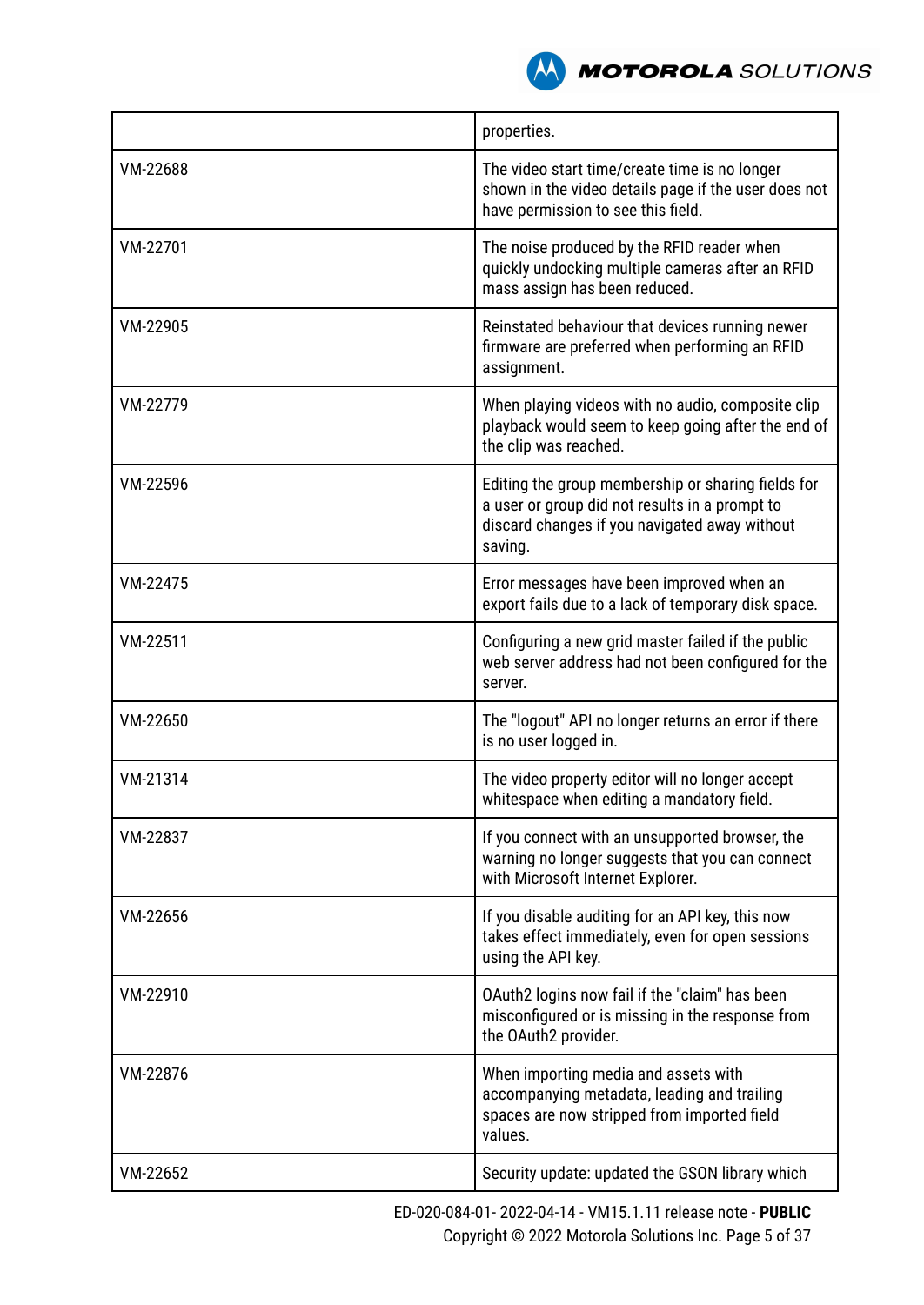

|        | had a reported CVE. There was no associated<br>Motorola Solutions VideoManager vulnerability.                                                                                  |
|--------|--------------------------------------------------------------------------------------------------------------------------------------------------------------------------------|
| SW-828 | Security update: updated the Postgres library which<br>had a reported CVE. There was no associated<br>Motorola Solutions VideoManager vulnerability.                           |
| SW-384 | Security update: updated the Netty library which<br>had a reported CVE. There was no associated<br>Motorola Solutions VideoManager vulnerability.                              |
| SW-763 | Security update: updated the h2 library used in the<br>User Import Tool which had a reported CVE. There<br>was no associated Motorola Solutions<br>VideoManager vulnerability. |

# Software updated in 15.1.8.3

● VB400 firmware

# Changes since 15.1.8.2

# **Minor enhancements and bug fixes (VB400)**

| Issue Id | <b>Summary</b>                                                                  |
|----------|---------------------------------------------------------------------------------|
| VM-22892 | The audio volume level was incorrect on the latest<br>revision of the hardware. |

# Software updated in 15.1.8.2

● VB400 firmware

# Changes since 15.1.8

### **Minor enhancements and bug fixes (VB400)**

| Issue Id | <b>Summary</b>                                                                                                          |
|----------|-------------------------------------------------------------------------------------------------------------------------|
| VM-22893 | The VB400 could fail after repeated unsuccessful<br>attempts to connect to the Android companion app<br>over Bluetooth. |

# Software updated in 15.1.8

- Motorola Solutions VideoManager for Windows
- Motorola Solutions VideoManager for CentOS Linux
- VB400 firmware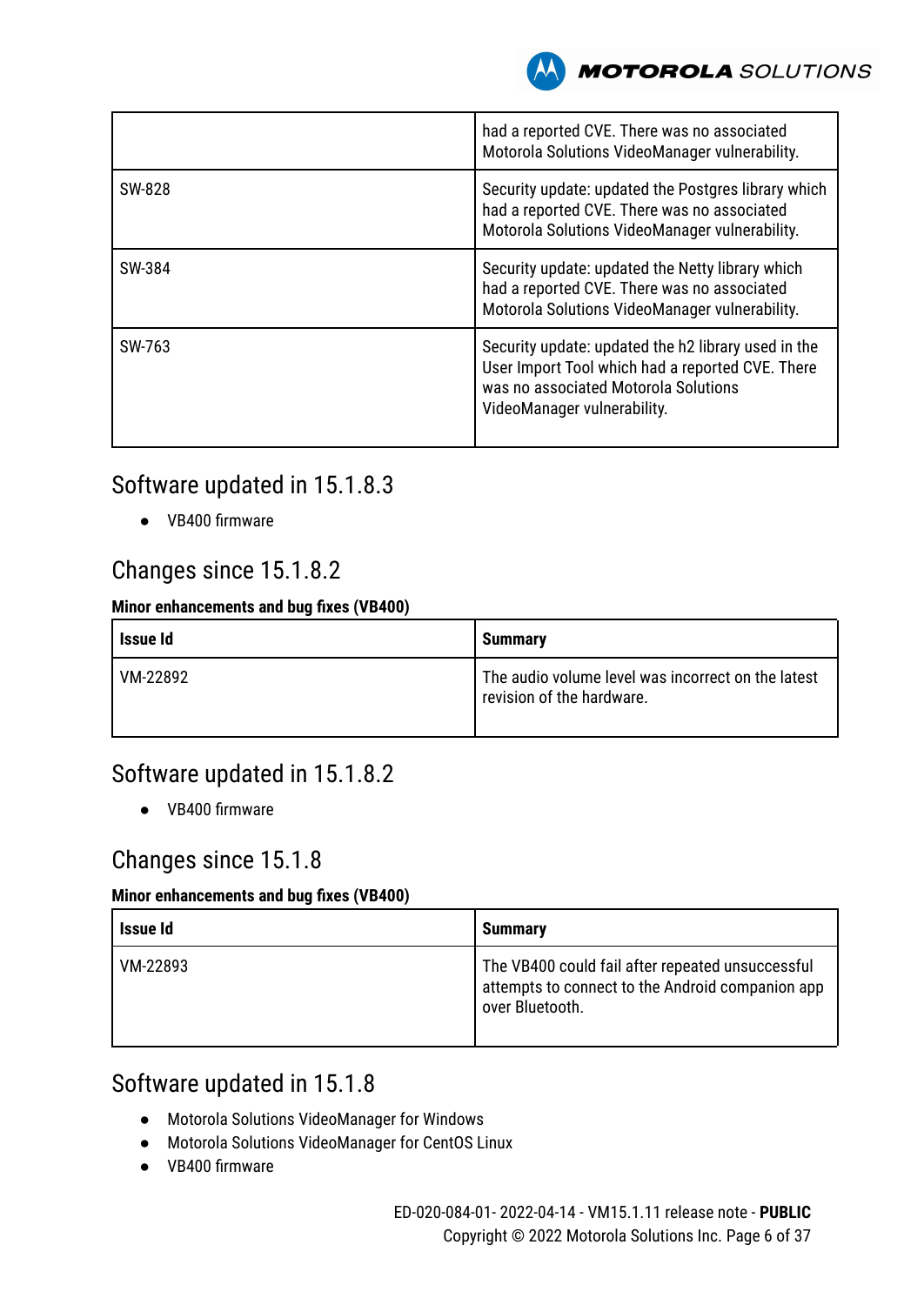

● EdgeController firmware

# Changes since 15.1.7

## **New role permissions**

There are no new permissions in this release.

| <b>Issue Id</b> | <b>Summary</b>                                                                                                              |
|-----------------|-----------------------------------------------------------------------------------------------------------------------------|
| VM-22803        | Upgraded log4j library to version 2.17.1 to address<br>another potential security vulnerability in the user<br>import tool. |

| <b>Issue Id</b>      | <b>Summary</b>                                                                                                                                                                                |
|----------------------|-----------------------------------------------------------------------------------------------------------------------------------------------------------------------------------------------|
| VM-22629             | The device would occasionally restart when<br>switching between internal and external (X-100 or<br>X-200) video inputs.                                                                       |
| VM-22702             | The device would occasionally restart when<br>attempting to record from some older, X-100<br>external cameras.                                                                                |
| VM-22555             | With the Android companion app over Bluetooth<br>enabled & audio recording disabled in the device<br>profile, the VB400 could fail to uploaded footage to<br>Motorola Solutions VideoManager. |
| VM-22742             | The device could restart when the Android<br>companion app playback feature was used on<br>footage that was also being uploaded to Motorola<br>Solutions VideoManager over WiFi.              |
| VM-22753             | The device could restart when the Android<br>companion app live-view feature was used in<br>conjunction with Motorola Solutions VideoManager<br>live-view over WiFi.                          |
| VM-22607             | The device could restart when the Android<br>companion app live-view feature was used on<br>recent revisions of the VB400.                                                                    |
| VM-21599<br>VM-22301 | The device could fail to reconnect to the Android<br>device running the companion app after the<br>connection was repeatedly lost and regained.                                               |
| VM-22610             | When the device was configured to power down<br>when idle and also connect to an Android device<br>running the companion app, it could fail to power                                          |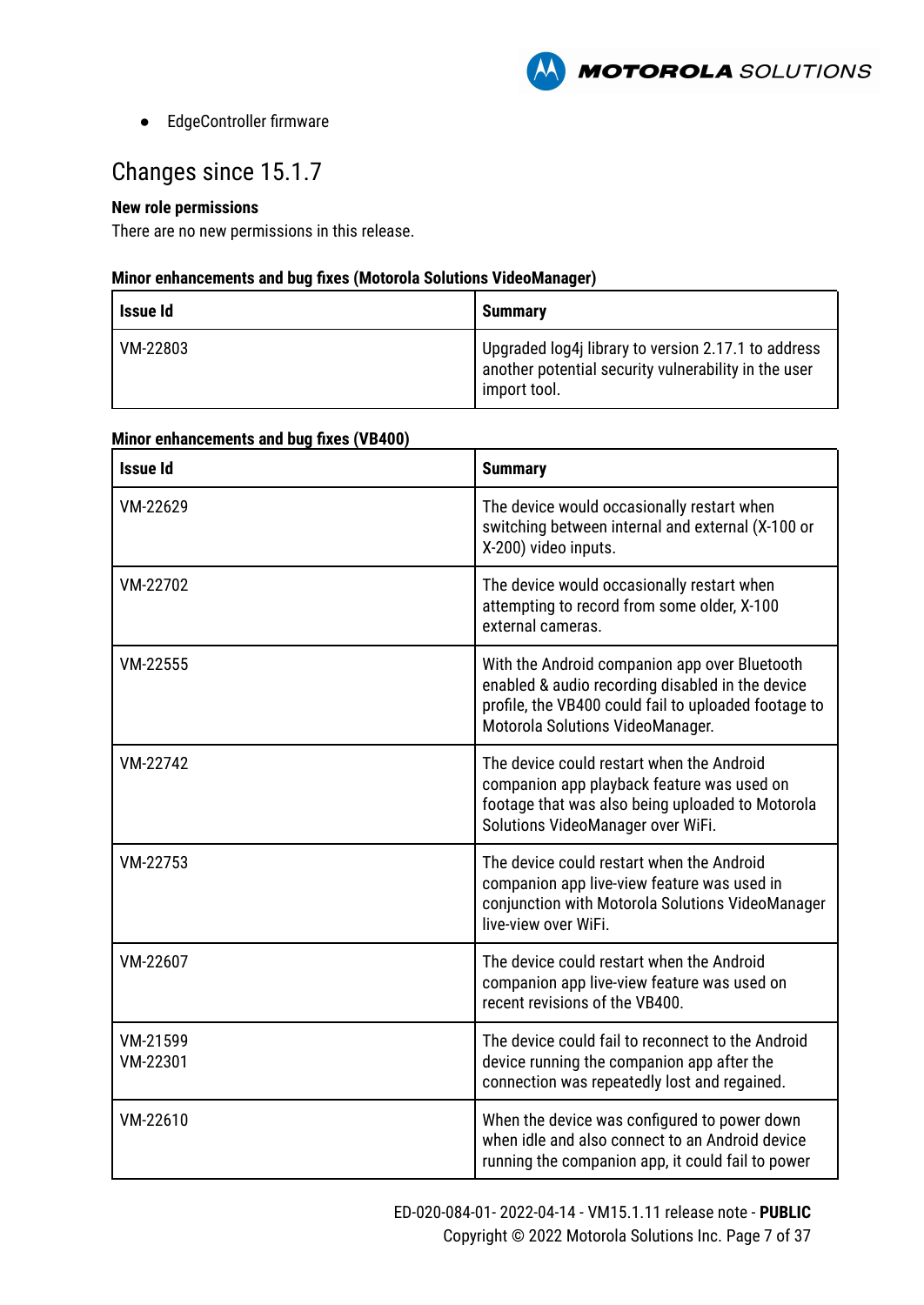

|                                  | down correctly after pairing with the Android<br>device.                                                                                                                                                                             |
|----------------------------------|--------------------------------------------------------------------------------------------------------------------------------------------------------------------------------------------------------------------------------------|
| VM-22137                         | The device would report itself as fully charged in<br>Motorola Solutions VideoManager when the battery<br>charging was only temporarily suspended due to<br>high temperature.                                                        |
| VM-22659                         | A device with automatic pre-recording enabled<br>could fail to indicate that it was pre-recording after<br>being manually shutdown, then restarted to make a<br>recording, and then that recording stopped.                          |
| VM-22726                         | On recent revisions of the VB400, on initiating<br>recording on a previously powered-down device, the<br>recording LED could erroneously go out for several<br>seconds after the device completed starting up.                       |
| VM-22744                         | On a previously powered-down device restarted<br>using a hold gesture, the starting up indication on<br>the LEDs could fail to be removed after the start up<br>completed.                                                           |
| VM-22732                         | On a previously powered-down device that was in<br>hush mode at the time of the shutdown, the<br>recording LED could erroneously come on after a<br>subsequent recording was started and stopped,<br>and then hush mode deactivated. |
| VM-22738<br>VM-22723<br>VM-22720 | On recent revisions of the VB400, an active WiFi<br>connection could occasionally stall, or more rarely,<br>cause the device to hang and eventually restart.                                                                         |

# Software updated in 15.1.7

- Motorola Solutions VideoManager for Windows
- Motorola Solutions VideoManager for CentOS Linux
- User Import Tool

# Changes since 15.1.6

### **New role permissions**

There are no new permissions in this release.

| Issue Id | <b>Summary</b>                                                                                                              |
|----------|-----------------------------------------------------------------------------------------------------------------------------|
| VM-22746 | Upgraded log4j library to version 2.16.0 to address<br>another potential security vulnerability in the user<br>import tool. |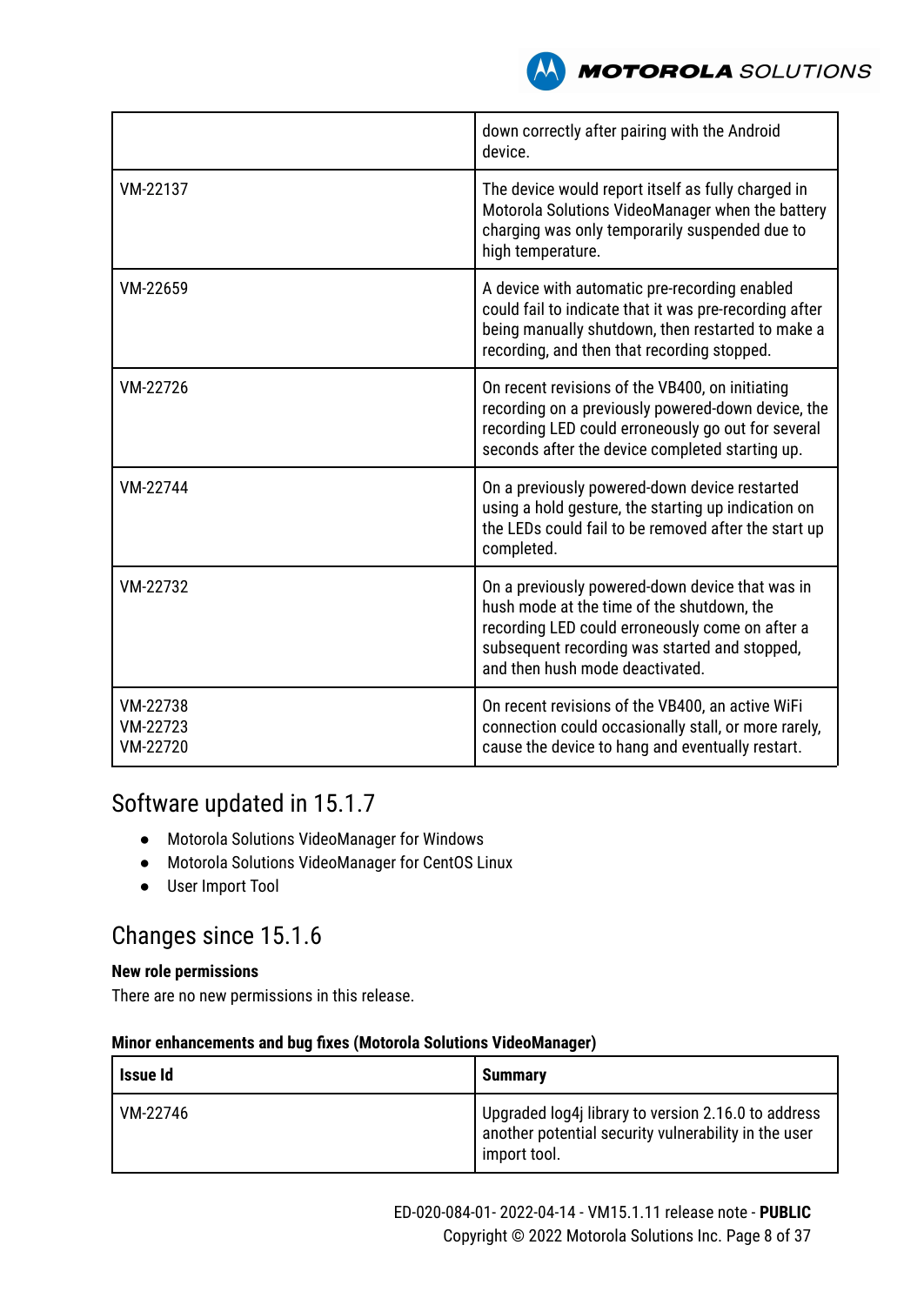

# Software updated in 15.1.6

- Motorola Solutions VideoManager for Windows
- Motorola Solutions VideoManager for CentOS Linux
- EdgeController firmware
- User Import Tool

# Changes since 15.1.5

### **New role permissions**

There are no new permissions in this release.

### **Minor enhancements and bug fixes (Motorola Solutions VideoManager)**

| Issue Id | <b>Summarv</b>                                                                                                        |
|----------|-----------------------------------------------------------------------------------------------------------------------|
| VM-22721 | Upgraded log4j library to version 2.15.0 to address<br>a potential security vulnerability in the user import<br>tool. |

# Software updated in 15.1.5

● VB400 firmware

# Changes since 15.1.4

### **Minor enhancements and bug fixes (VB400)**

| Issue Id             | Summary                                                                                                                                           |
|----------------------|---------------------------------------------------------------------------------------------------------------------------------------------------|
| VM-20377             | Support has been added for the latest revisions of<br>the hardware.                                                                               |
| VM-22434<br>VM-22393 | The X-100 or X-200 button could become<br>unresponsive for periods lasting several seconds.                                                       |
| VM-21521             | All buttons on the device could become<br>unresponsive after exiting hush mode.                                                                   |
| VM-22547<br>VM-22576 | The device could restart instead of cleanly<br>stopping recording when storage space is<br>exhausted and overwrite mode is not enabled.           |
| VM-22649             | The device could take a long time to reconnect to<br>Motorola Solutions VideoManager after performing<br>a factory reset.                         |
| VM-22566             | The device could restart after connecting to<br>Motorola Solutions VideoManager if a previous<br>failure had caused a video file to be truncated. |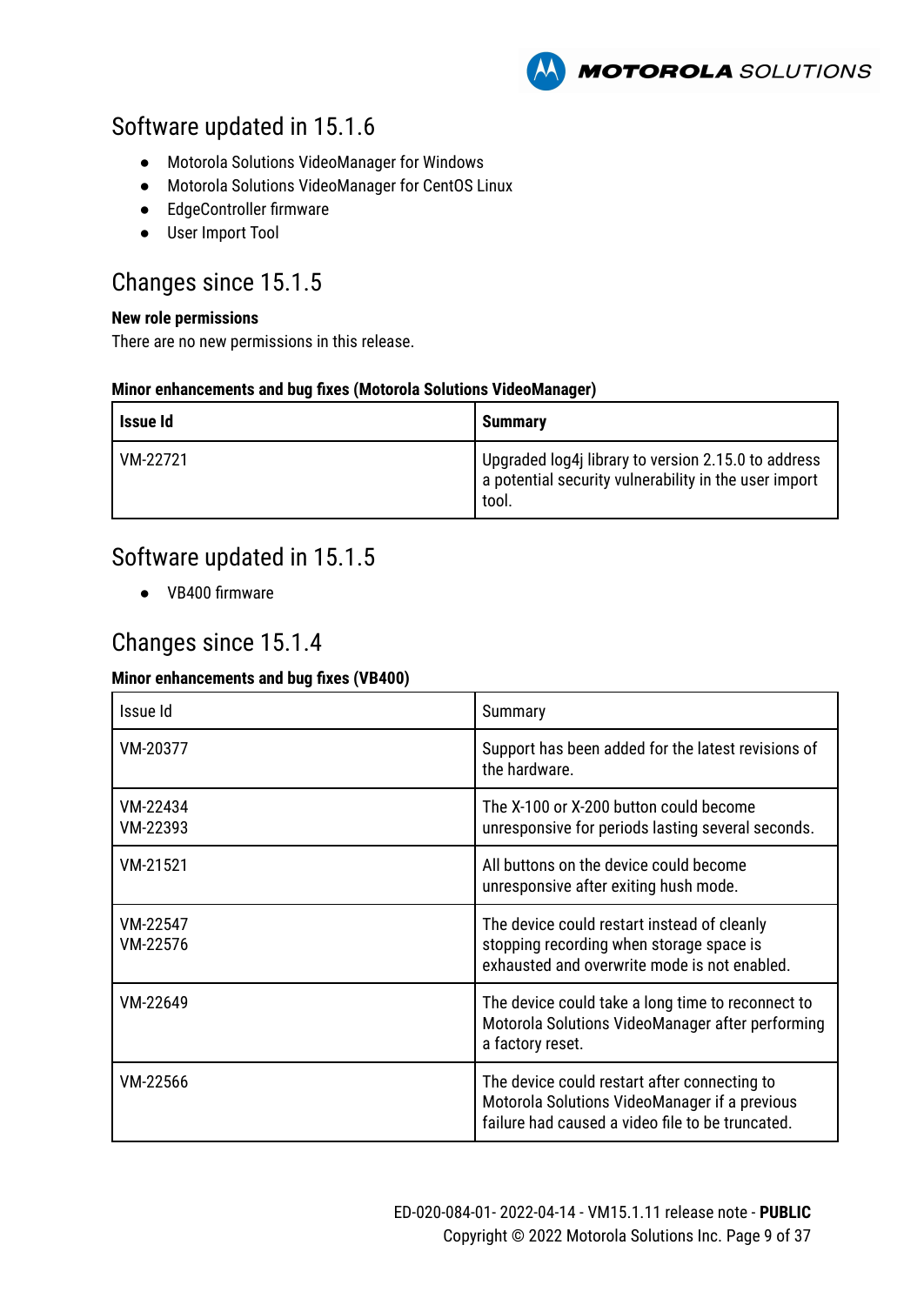**MOTOROLA** SOLUTIONS

# Software updated in 15.1.4

- Motorola Solutions VideoManager for Windows
- Motorola Solutions VideoManager for CentOS Linux
- EdgeController firmware

# Changes since 15.1.2

### **New feature: User editability based on role tiers**

There are new permissions which provide additional controls over which users can edit which other users. By default, an administrator now cannot edit another user who has a higher tier role. There are additional permissions, which can be used to enforce the rule that administrators cannot edit users or assign roles at the same tier as themselves.

#### **New role permissions**

| <b>Permission</b>         | <b>Section</b>           | <b>Notes</b> | On upgrade, granted to                 |
|---------------------------|--------------------------|--------------|----------------------------------------|
| Edit user in same tier    | User<br>permissions/user |              | roles with any user edit<br>permission |
| Assign roles at same tier | User<br>permissions/user |              | roles with any user edit<br>permission |
| Edit user in higher tier  | User<br>permissions/user |              | System administrator                   |

| <b>Issue Id</b> | <b>Summary</b>                                                                                                                                                         |
|-----------------|------------------------------------------------------------------------------------------------------------------------------------------------------------------------|
| VM-22513        | User import tool could not retrieve members of<br>nested groups from Active Directory.                                                                                 |
| VM-22540        | Ensure that role tier rules about which admins can<br>users to which tier of roles cannot be bypassed by<br>adding a user to a group containing a higher tier<br>role. |
| VM-22646        | The UI for initiating email password resets<br>appeared to be non-responsive.                                                                                          |
| VM-22622        | Exports of very long continuous composite clips<br>used to fail.                                                                                                       |
| VM-22522        | Updated the Azure SDK used to access Azure Blob<br>storage to version 12.14.                                                                                           |
| VM-22524        | Updated a dependent library which had a CVE. This<br>CVE was not a security risk to customers.                                                                         |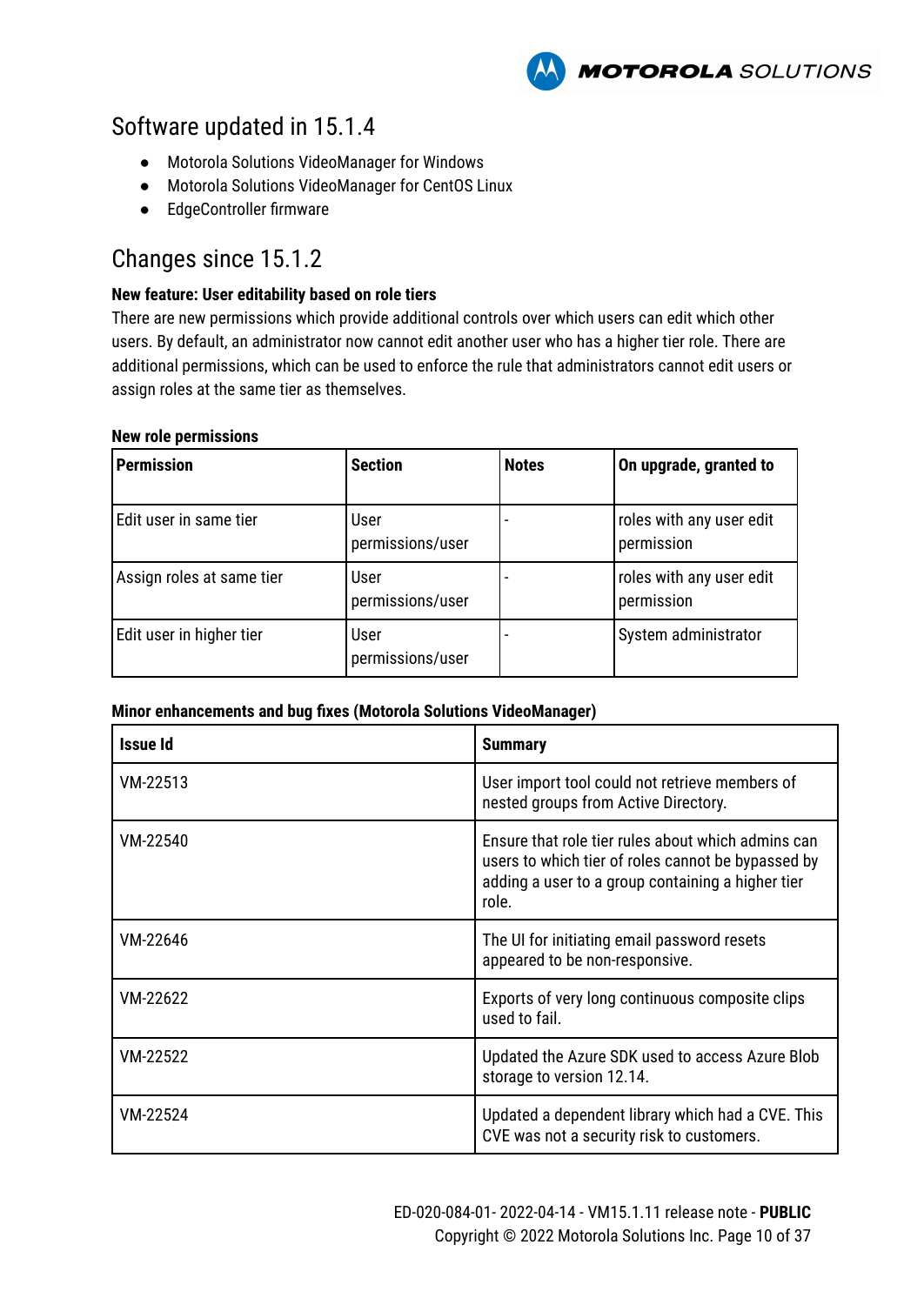**MOTOROLA** SOLUTIONS

# Software updated in 15.1.2

- Motorola Solutions VideoManager for Windows
- Motorola Solutions VideoManager for CentOS Linux
- VB400 firmware
- VT50 / VT100 firmware
- EdgeController firmware
- DockController firmware

# Changes since 15.0.7

### **New feature: User import from Active Directory**

The user import tool can now be used to import data directly from a local Active Directory.

### **New feature: Flexible Login Options**

The login system has been made more flexible. It is now possible to configure multiple OAuth2 login providers. You can now enable multiple different modes of authentication at the same time (e.g. OAuth2 and Windows Passthrough). You can make some login methods "advanced" so that they are not presented to all users initially. You can hide login methods so that you can only login with a particular method if you know the correct login URL. You can bookmark the page for a particular login method.

The old "login mode" setting has been removed, as the new settings provide a superset of the functionality that login mode provided. On upgrade, the login configuration should match the previously configured login mode, so no configuration changes should be necessary.

### **New feature: OAuth2 User Mapping**

When using OAuth2, the user name in OAuth2 no longer needs to match the username in Motorola Solutions VideoManager. You can select the field from the OAuth2 claim which is mapped to the Motorola Solutions VideoManager user (so you could use, for example, username or email address). Each VideoManager user how has an optional unique field called "Authentication ID"; you can choose to map the OAuth2 claim to the Authentication ID of the user in Motorola Solutions VideoManager. The user-import tool allows the Authentication ID to be imported, if required.

#### **New feature: OpenID connect support**

When using OAuth2 to for single-signon login to Motorola Solutions VideoManager, it should now be possible to use most OpenID Connect providers (e.g. Okta, Google, etc.).

#### **New feature: Incident export profile access control**

You can now restrict access to a specific incident export profile to specific groups or users. This replaces the "selectable" option for export profiles. Administrators with the "use any export profile" permission can still use any export profile.

### **New feature: Redaction object tracking**

When redacting an incident, there is now an option to make the editor "track" a redacted object or face automatically. This reduces the amount of manual position adjustment required when creating redactions.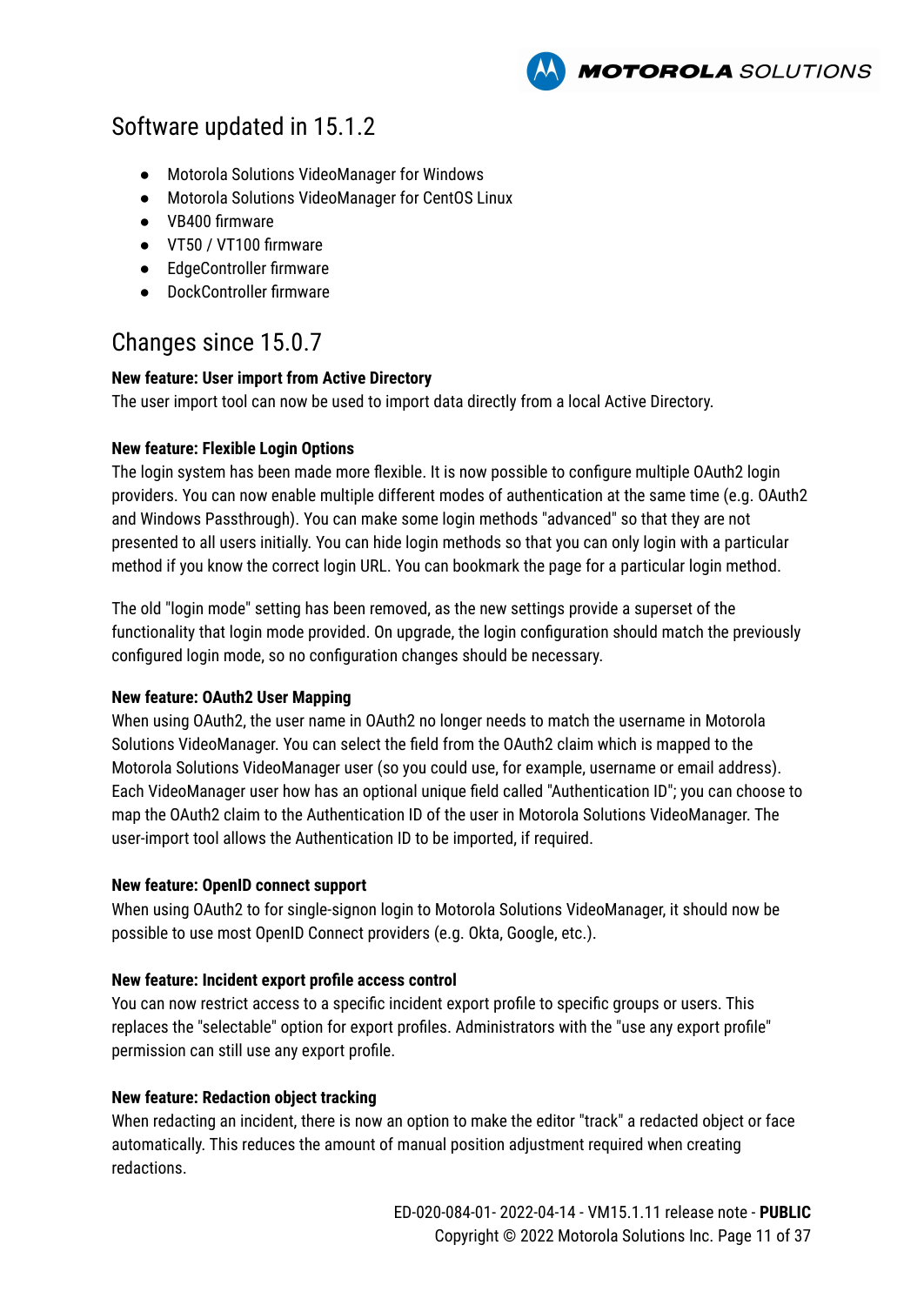

#### **New role permissions**

| <b>Permission</b>           | <b>Section</b>    | <b>Notes</b> | On upgrade, granted to |
|-----------------------------|-------------------|--------------|------------------------|
| Edit user authentication ID | User              | (2           | System administrator   |
| (supervised/any)            | permissions/user  | permissions) |                        |
| Search by bookmarked videos | Video             |              | Any role with video    |
| only                        | Permissions/Video |              | search permission      |

| <b>Issue Id</b> | <b>Summary</b>                                                                                                                                 |
|-----------------|------------------------------------------------------------------------------------------------------------------------------------------------|
| VM-21496        | Recording of audio can now be disabled in device profiles for VT50 / VT100 and VB400<br>devices.                                               |
| VM-22132        | Metadata and footage transfers from sites and EdgeControllers running older software did<br>not work.                                          |
| VM-21774        | The audit log deletion policy can now do an annual purge of audit log data as required in<br>some jurisdictions.                               |
| VM-21965        | Help files for non-English languages can now be imported on the Language admin page.                                                           |
| VM-21309        | You can now bulk select multiple videos and add them to an existing incident.                                                                  |
| VM-21099        | You can now disable the use of websockets in the UI - previously this was only possible via<br>the advanced settings file.                     |
| VM-21705        | The sensitity of peer-assisted recording can now be configured in VB400 device profiles.                                                       |
| VM-21708        | Peer-assisted recording can now be configured to stop triggering recording on other<br>cameras a fixed time after recording is started.        |
| VM-21745        | The VB400 device profile now allows you to set up Bluetooth connection to MOTOTRBO<br>radios.                                                  |
| VM-21775        | HTTP notifications can now include the GPS location of the device and/or a link to retrieve a<br>live stream of the GPS location.              |
| VM-21672        | When using central manager, the video advanced search language now allows you to filter<br>based on whether videos have been "fetched" or not. |
| VM-21964        | The video advanced search language now allows you to filter based on whether videos have<br>been "bookmarked" or not.                          |
| VM-21311        | Audit records relating to videos now include a clickable link to the video details page in the<br>audit trail view.                            |
| VM-22338        | The login method configuration page was incorrectly reporting some valid user name regular                                                     |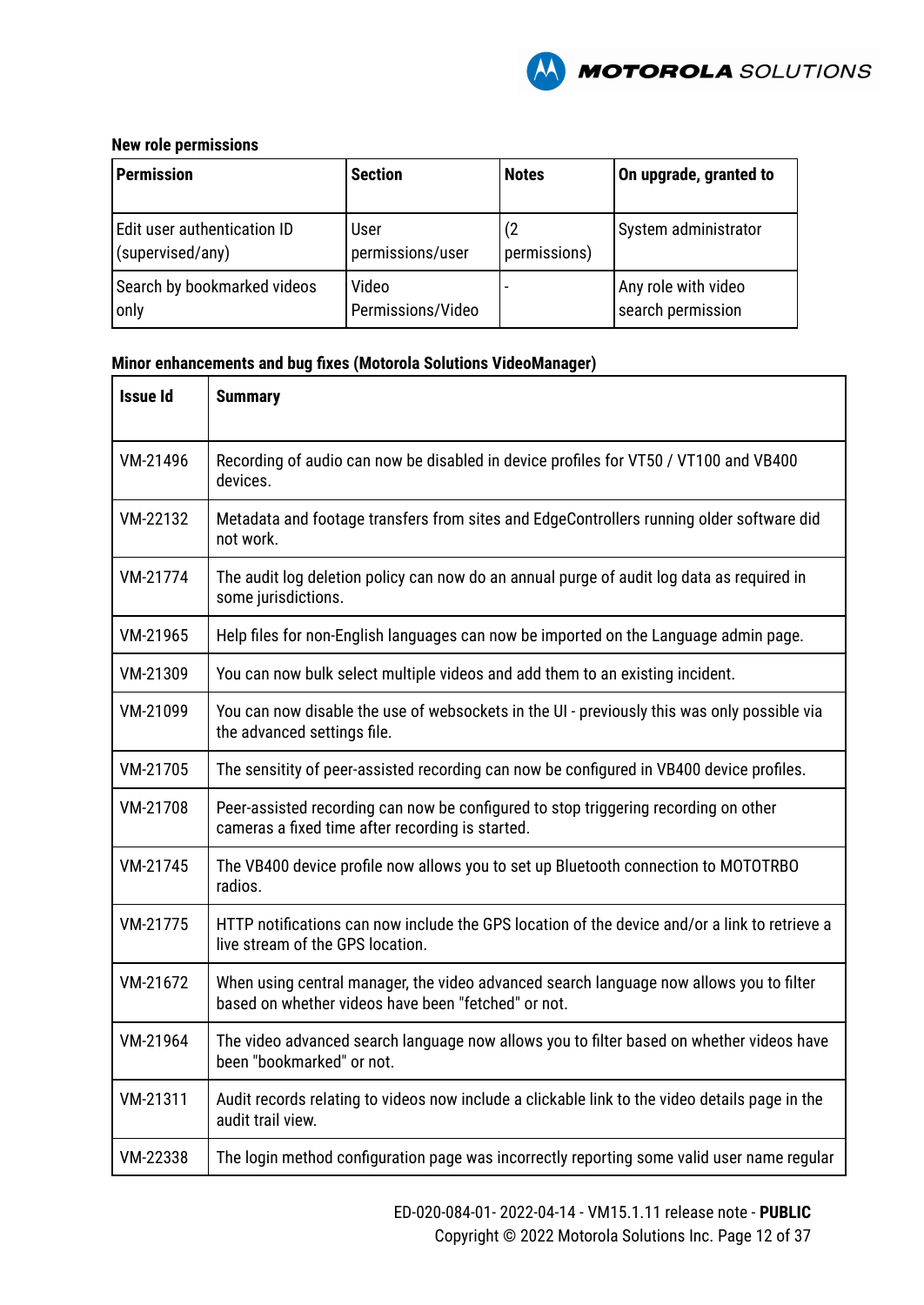

|          | expressions as invalid.                                                                                                                                                                 |
|----------|-----------------------------------------------------------------------------------------------------------------------------------------------------------------------------------------|
| VM-21654 | There is now a setting to control whether videos are offloaded from devices starting with the<br>oldest or the newest video. Some VMS integrations require this setting to be adjusted. |
| VM-21662 | Video Search: The ability to search for bookmarked footage is now permission controlled.                                                                                                |
| VM-21825 | Security improvement: Media resources like videos and thumbnails now always require a<br>valid session cookie for HTTPS access.                                                         |
| VM-21801 | You can now search for users by email address or authentication ID as well as by name.                                                                                                  |
| VM-21830 | The service works correctly with the latest version of Genetec Security Center (this<br>integration requires a licence).                                                                |
| VM-22402 | When accessing video files for export, the system will now wait up to 30 minutes, to improve<br>compatibility with storage systems which offload files to cold storage.                 |
| VM-22231 | The user bluetooth pairings dialog now shows which type of radio device each pairing is<br>associated with.                                                                             |
| VM-22265 | An OAuth2 realm can now be configured so that logging out of Motorola Solutions<br>VideoManager performs an OAuth2 application logout.                                                  |
| VM-22131 | The reliability of connections to directly connected USB devices has been improved.                                                                                                     |
| VM-22270 | The system no longer "freezes" if an obsolete filespace is broken. However, background file<br>moves are paused.                                                                        |
| VM-22152 | The export profile editor had the wrong label beside the check box which makes the profile<br>the "default" profile.                                                                    |
| VM-21969 | The device list did not show the progress of footage downloaded for each device when using<br>a non-English language pack.                                                              |
| VM-22406 | The helper script required for running manage-service tool configuration scripts is now built<br>into Motorola Solutions VideoManager.                                                  |
| VM-21741 | Pages which display extracts from the audit log will no longer show errors even if the audit<br>log is very large and slow to query.                                                    |
| VM-21497 | Video playback now automatically pauses if you switch to another browser tab. In the past,<br>switching tab could cause the video player to show the incorrect playback position.       |
| VM-22250 | Evidence export failed if an export contained a video clip followed by an audio clip or a<br>binary file.                                                                               |
| VM-22413 | The audit report ignored the "location" filter, if one was specified.                                                                                                                   |
| VM-22133 | The video bulk edit button was displayed even when user lacked the corresponding<br>permission.                                                                                         |
| VM-22080 | It is now possible to manually set a GPS location for an imported video.                                                                                                                |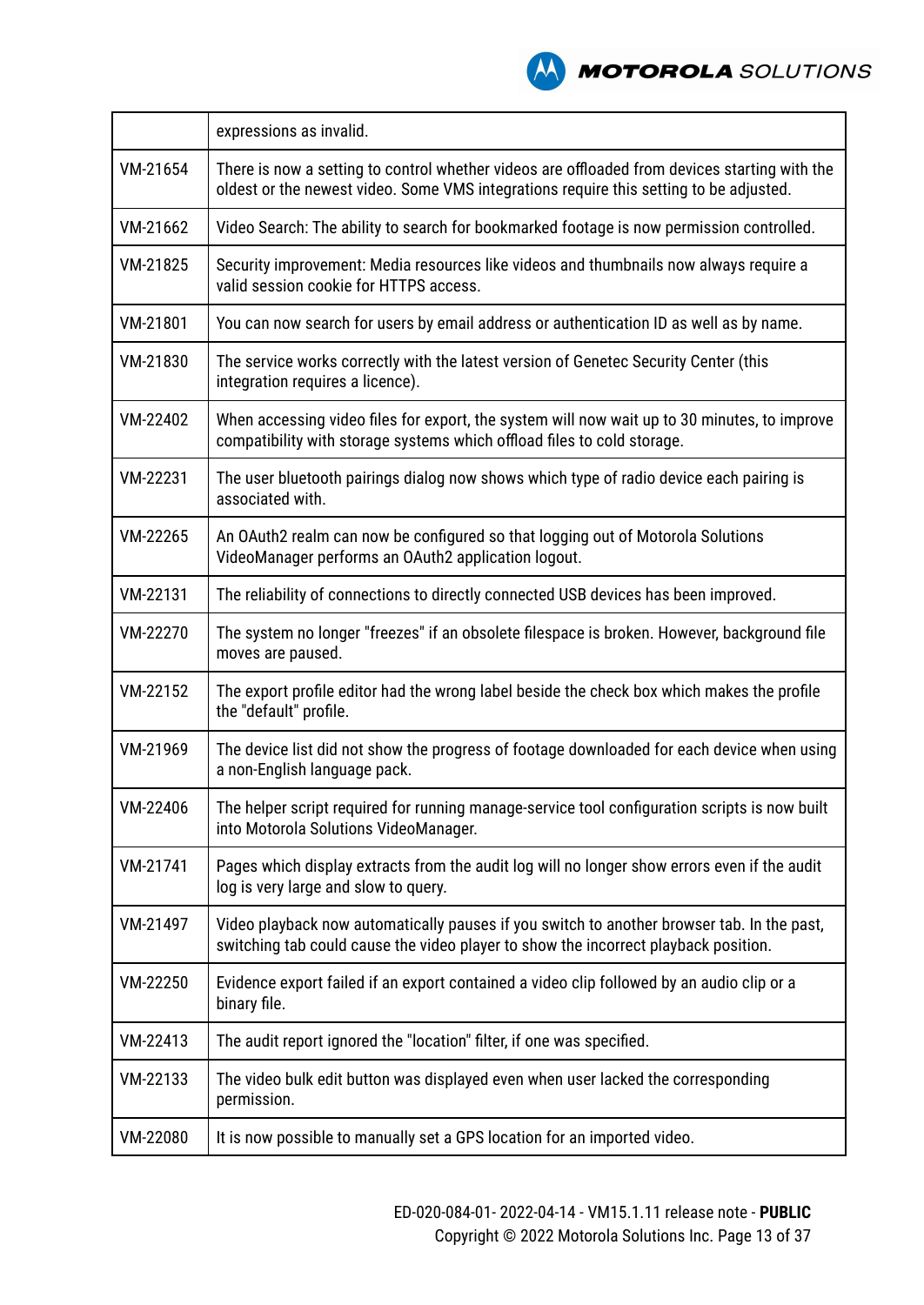

| VM-21899 | Incident sort by time did not take effect immediately if clips are grouped by recording.                                                                                                                                                                                                                                           |
|----------|------------------------------------------------------------------------------------------------------------------------------------------------------------------------------------------------------------------------------------------------------------------------------------------------------------------------------------|
| VM-21734 | If a device fails to complete upgrade, it now automatically transitions from the "awaiting<br>boot of new firmware" state to the "unknown" state in the device list after 20 minutes.                                                                                                                                              |
| VM-22022 | When displaying TLS certificates in the UI, the labels for the O and OU fields of the names<br>were thw wrong way round.                                                                                                                                                                                                           |
| VM-21568 | If a grid worker cannot connect to the grid master server, the Windows service no longer<br>restarts, thus ensuring that Windows doesn't give up auto restarting the service.                                                                                                                                                      |
| VM-21831 | Deleting a WiFi profile did not make the profile disappear immediately from the list.                                                                                                                                                                                                                                              |
| VM-21858 | H.265 recording on VB400 can now be enabled in the device profile. This is an experimental<br>feature which must be enabled in the experimental features page before use. Due to the<br>resource requirements of H.265 playback, it is recommended that you discuss this feature<br>with your support provider before enabling it. |
| VM-21466 | The bundled version of Postgres has been upgraded to version 13.3.                                                                                                                                                                                                                                                                 |
| VM-22055 | If you edit the grid master configuration, the system will now prompt you to restart the<br>service if required.                                                                                                                                                                                                                   |
| VM-22098 | Video Metadata Overlay configuration page sometimes falsely claimed that the overlay was<br>too long.                                                                                                                                                                                                                              |
| VM-22151 | Error handling in the video player has been improved in the case where the server encounters<br>I/O errors reading the file.                                                                                                                                                                                                       |
| VM-22048 | It was possible to create two users with the same touch assign ID under certain<br>circumstances.                                                                                                                                                                                                                                  |
| VM-22241 | Filenames output by the user import tool "export" option have been fixed to ensure they can<br>be re-imported into another system using the user-import tool without renaming.                                                                                                                                                     |
| VM-22238 | Unrelated logging data has been removed from the "users added and removed" box on the<br>user import page.                                                                                                                                                                                                                         |
| VM-22107 | Downloaded device logs now include the serial number of the device in the filename.                                                                                                                                                                                                                                                |
| VM-22122 | The download button on the video details page sometimes failed for corrupt videos.                                                                                                                                                                                                                                                 |
| VM-22392 | The browser back button did not work if you were auto logged out and then you logged back<br>in again.                                                                                                                                                                                                                             |
| VM-22160 | It was only possible to configure a single DNS server in the device static IP address<br>configuration page.                                                                                                                                                                                                                       |
| VM-22197 | Ensure that the audit log does not contain keys to 3rd party mapping providers.                                                                                                                                                                                                                                                    |
| VM-21833 | Ensure that the audit log does not contain WiFi passwords.                                                                                                                                                                                                                                                                         |
| VM-21834 | The name of a duplicated WiFi profile contained "(copy)" and this could not be overridden<br>with a language pack.                                                                                                                                                                                                                 |
|          |                                                                                                                                                                                                                                                                                                                                    |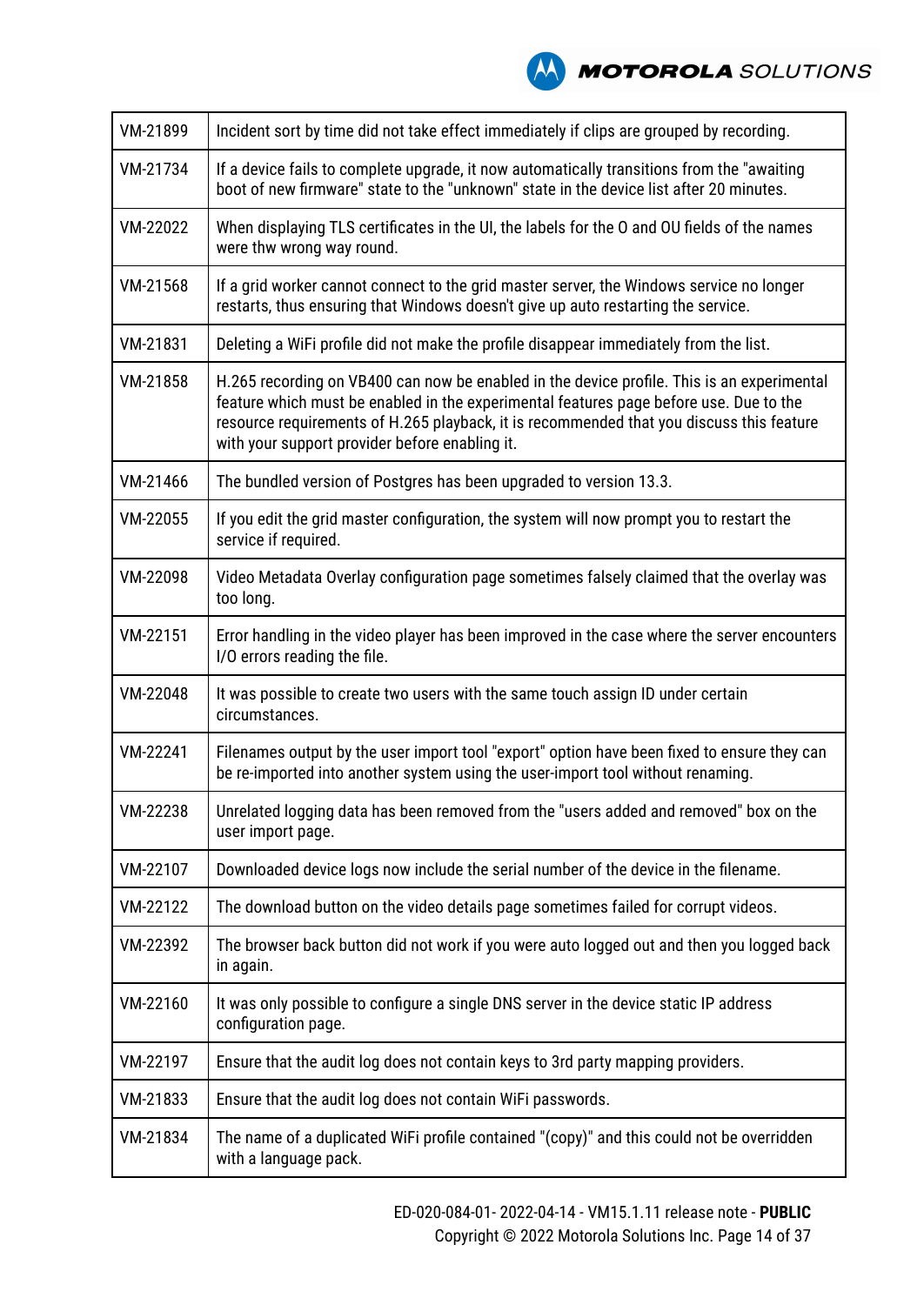

| VM-21995 | In the device profile editor, you can no longer assign "toggle safety mode" and "exit safety<br>mode" actions to the button on the X-100.                   |
|----------|-------------------------------------------------------------------------------------------------------------------------------------------------------------|
| VM-22165 | The system was incorrectly auditing the creation of a new export profile before the save<br>button was pressed.                                             |
| VM-21731 | The equipment report can now be run every "N" hours, not just every hour.                                                                                   |
| VM-22161 | Auditing of webserver SSL certificate updates has been improved.                                                                                            |
| VM-21740 | Auditing of scheduled report edits has been improved.                                                                                                       |
| VM-21832 | The audit message produced when you delete a WiFi profile has been made clearer.                                                                            |
| VM-21920 | Auditing of language file import and delete has been added.                                                                                                 |
| VM-22149 | Edits to the DVD export defaults were audited with the wrong audit entry type.                                                                              |
| VM-22162 | Deletion of an export profile was audited with the wrong audit entry type.                                                                                  |
| VM-22358 | Various minor improvements were made to improve the clarity of audit messages related to<br>configuration changes.                                          |
| VM-22356 | The streaming/RTSP password is now redacted in the audit log when it is changed.                                                                            |
| VM-22348 | The wrong audit event type was used when auditing a change to the number of days in the<br>"Playback Policy" screen.                                        |
| VM-21802 | We now limit the rate at which API key authentication is audited to prevent clients which use<br>sessionless auth from generating excess audit information. |
| VM-21961 | Playback has been improved for videos encoded with unusually long GOP lengths.                                                                              |
| VM-21816 | The permissions of the default System User, System Supervisor and System Manager roles<br>have been made more consistent.                                   |
| VM-21799 | Improved thumbnail and playback support for videos recorded by certain Canon digital<br>cameras.                                                            |
| VM-21996 | The file move API for initiating explicit file move operations no longer mixes up filespaces if<br>they share a common path prefix.                         |
| VM-22384 | The video player was occasionally reporting a unexpected playback error when you got to<br>the end of a video.                                              |
| VM-21805 | The effective permissions page now includes the role assignment tier of the user.                                                                           |
| VM-21962 | Security improvement: The Jetty webserver has been updated to the latest version.                                                                           |
| VM-22378 | Security improvement: HTTP basic authentication can, by default, no longer be used to<br>authenticate against the API.                                      |
| VM-22376 | Security improvement: Help pages are now served with secure headers like<br>"Content-Security-Policy".                                                      |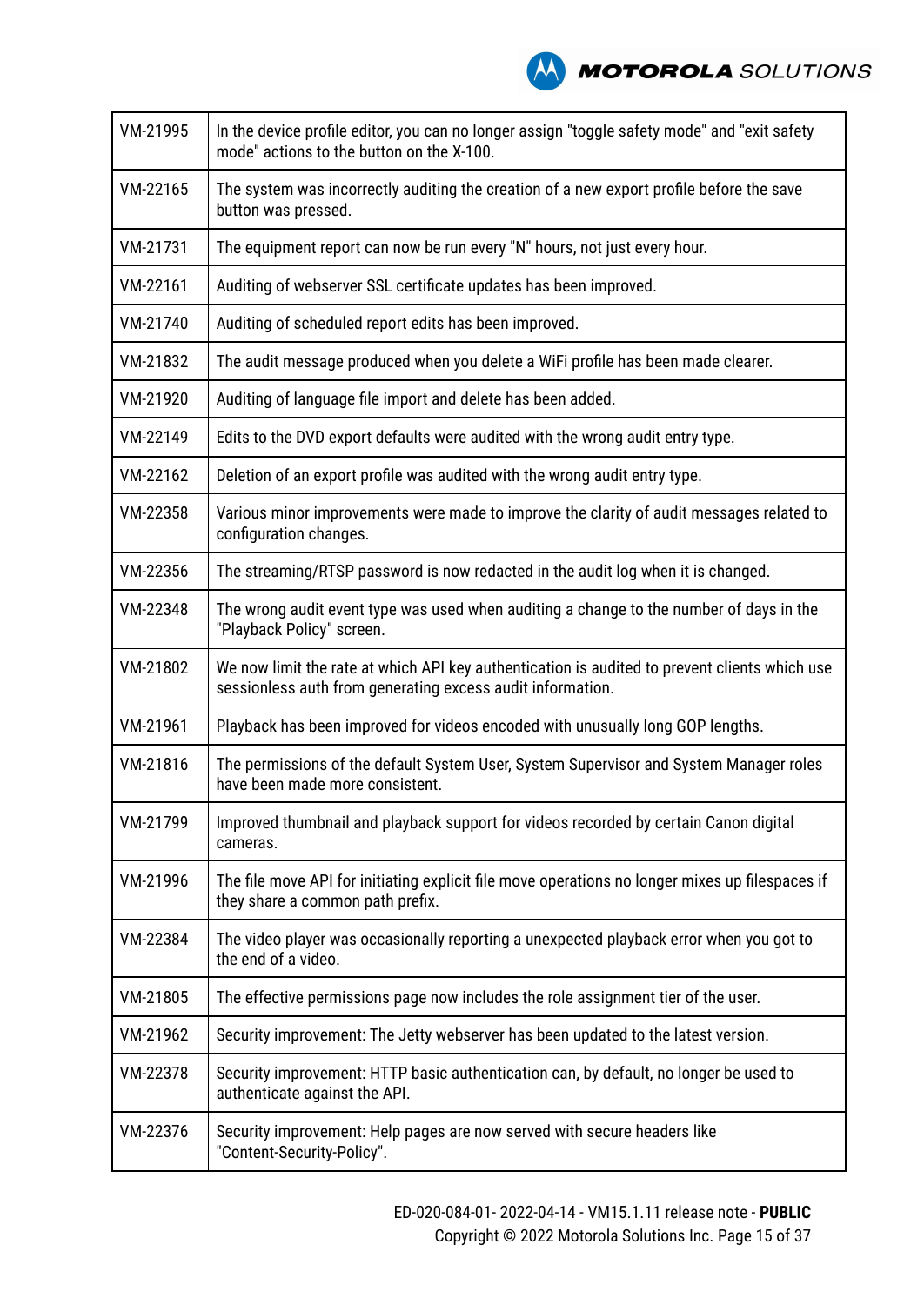

| VM-22298 | Security improvement: Web page requests now include the "Referrer-Policy" header in the<br>response.                                                                                                                                                                                        |
|----------|---------------------------------------------------------------------------------------------------------------------------------------------------------------------------------------------------------------------------------------------------------------------------------------------|
| VM-22308 | Security updates: many internal libraries have been updated to the latest versions to<br>eliminate potential vulnerabilities.                                                                                                                                                               |
| VM-22340 | Security updates: ensure that the cookie created to validate completion of file downloads is<br>created with the SameSite attribute.                                                                                                                                                        |
| VM-21569 | If encounter a duplicate touch assign ID while editing a user, the error message displayed<br>now tells you the current owner of the touch assign ID.                                                                                                                                       |
| VM-21933 | Failed logins resulted in non-existent login sessions being reported in the live stats.                                                                                                                                                                                                     |
| VM-22203 | When using sessionless authentication to access the API, retrieval of videos and incidents<br>could fail with 500 errors.                                                                                                                                                                   |
| VM-22256 | Creation of a metadata file is now enabled by default on new evidence export profiles.                                                                                                                                                                                                      |
| VM-20974 | Thumbnails were poorly rendered after editing the bounds of a composite incident clip.                                                                                                                                                                                                      |
| VM-22287 | The save button did not appear immediately after importing an incident export profile.                                                                                                                                                                                                      |
| VM-22252 | Logging out via the web page is now audited.                                                                                                                                                                                                                                                |
| VM-22303 | Visiting the login page no longer causes anything to be written to your browser's local<br>storage.                                                                                                                                                                                         |
| VM-21840 | Formatting of connection errors has been fixed on the status page shown when you connect<br>a monitor to an EdgeController.                                                                                                                                                                 |
| VM-21728 | "Companion Services App" has been renamed to "VB Companion Services".                                                                                                                                                                                                                       |
| VM-21671 | The term "anonymous link" has been replaced with the term "incident link" in the user<br>interface.                                                                                                                                                                                         |
| VM-22158 | If the download of the application CSS file was truncated due to network issues, it was<br>possible to see pages in the web interface which were only intended to be seen by<br>administrators. These pages did not reveal any information nor allow bypassing of any<br>security features. |
| VM-22087 | Imported videos can now be owned by groups instead of users.                                                                                                                                                                                                                                |
| VM-21815 | All permissions which allow "privilege escalation" are now marked with a red exclamation<br>mark in the role permissions editing panel.                                                                                                                                                     |
| VM-21679 | Websocket timeout exceptions caused by disconnecting web browsers are no longer logged<br>as errors with stack traces in the system logs.                                                                                                                                                   |
| VM-22192 | Added support for retrieving the path of a video file through the API, as required by file move<br>PowerShell scripts.                                                                                                                                                                      |

**Minor enhancements and bug fixes (VB400)**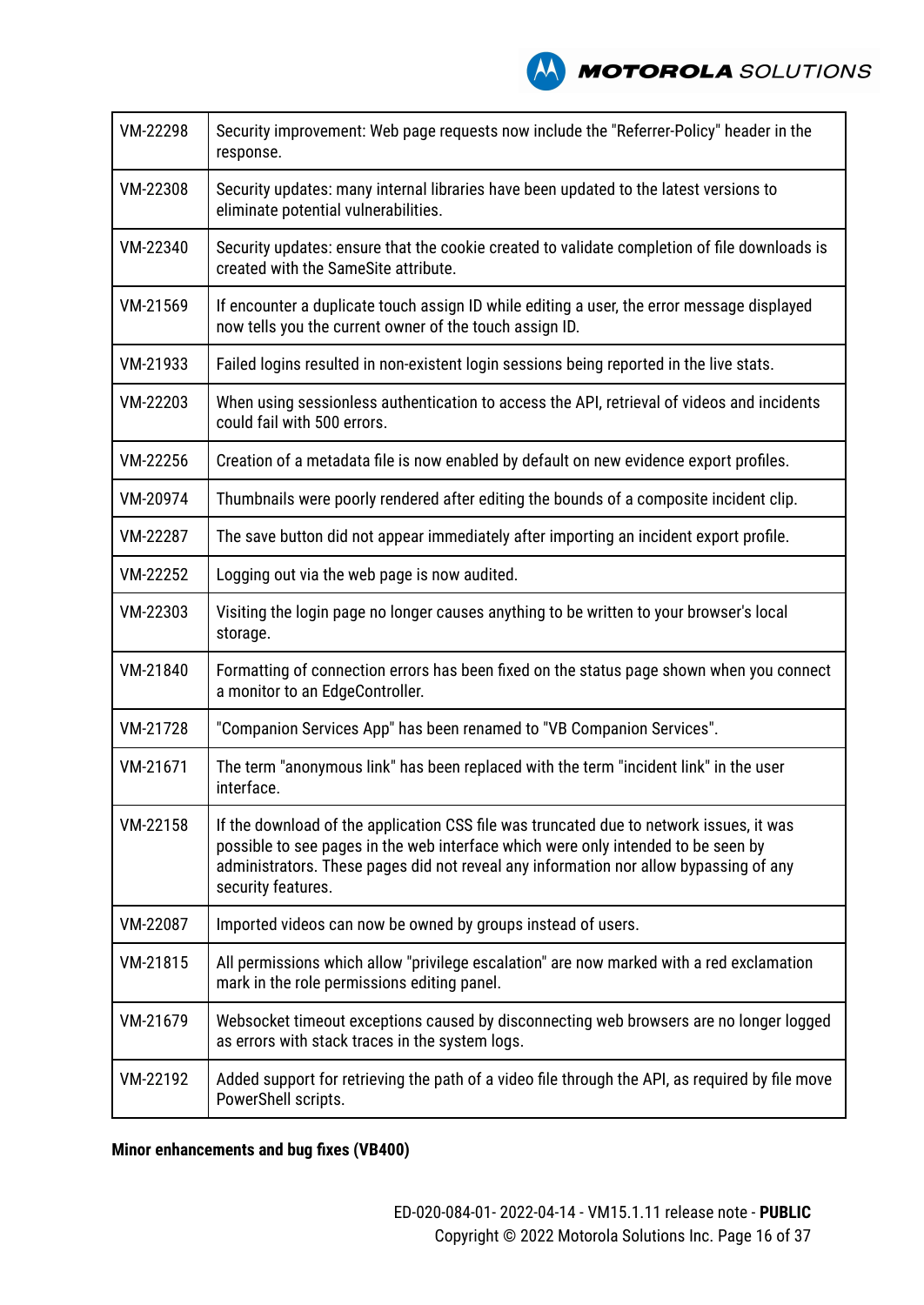**A MOTOROLA** SOLUTIONS

| <b>Issue Id</b>      | <b>Summary</b>                                                                                                                                                                                                                                                                                                         |
|----------------------|------------------------------------------------------------------------------------------------------------------------------------------------------------------------------------------------------------------------------------------------------------------------------------------------------------------------|
| VM-21594             | Recording of audio can now be disabled.                                                                                                                                                                                                                                                                                |
| VM-21138             | The Motorola radio integration has been extended to support the MOTOTRBO radio model.                                                                                                                                                                                                                                  |
| VM-21906             | H.265 recording can now be enabled for limited revisions of the hardware. It is<br>recommended that you discuss this feature with your support provider before enabling it.                                                                                                                                            |
| VM-21704             | The approximate maximum distance of devices that trigger Peer assisted recording can<br>now be configured.                                                                                                                                                                                                             |
| VM-21707             | The length of time that devices advertise their recording status for Peer assisted recording<br>can now be configured.                                                                                                                                                                                                 |
| VM-21780             | The battery status LED will now be orange at 5% of charge remaining and red at 1%. If the<br>battery critical alarm is enabled, it will trigger at 1%. Contact support if you need to modify<br>these levels or the behaviour of the alarms at each level.                                                             |
| VM-20377             | Support has been added for the latest revisions of the hardware.                                                                                                                                                                                                                                                       |
| VM-21911             | It is now possible to limit eligible devices when pairing TETRA radios. The default settings<br>filter using the name of the radio. If you have changed the name of your radios, you may<br>need to configure this feature to be able to pair with them. Contact support if you are<br>considering using this feature. |
| VM-19822             | If a device detects that it has partial USB connectivity, it will now restart in an attempt to<br>recover.                                                                                                                                                                                                             |
| VM-21958             | In some circumstances, devices could unexpectedly restart while uploading footage if the<br>file signing functionality was enabled in Motorola Solutions VideoManager.                                                                                                                                                 |
| VM-22135             | It was possible for very short files to be generated containing no video frames when GPS<br>was enabled.                                                                                                                                                                                                               |
| VM-22111             | Devices could become unable to connect to Motorola Solutions VideoManager after<br>performing a pairing with a HolsterAware peripheral.                                                                                                                                                                                |
| VM-22003             | The pair peripheral gesture could fail to have any effect if a device was previously manually<br>shutdown and restarted.                                                                                                                                                                                               |
| VM-20010             | Devices could unexpectedly restart during long recordings or pre-recordings.                                                                                                                                                                                                                                           |
| VM-21977             | In rare circumstances devices could unexpectedly restart when GPS was enabled.                                                                                                                                                                                                                                         |
| VM-21875             | In rare circumstances devices could unexpectedly restart when entering safety mode with<br>WiFi and GPS enabled.                                                                                                                                                                                                       |
| VM-21896             | It could become impossible to exit safety mode without docking the device.                                                                                                                                                                                                                                             |
| VM-21904<br>VM-21905 | It was possible for the device user interface to become inoperable if there was an<br>unexpected failure when entering safety mode.                                                                                                                                                                                    |
| VM-21828             | Devices would become inoperable if directly upgraded from firmware versions < V14.4.0 to                                                                                                                                                                                                                               |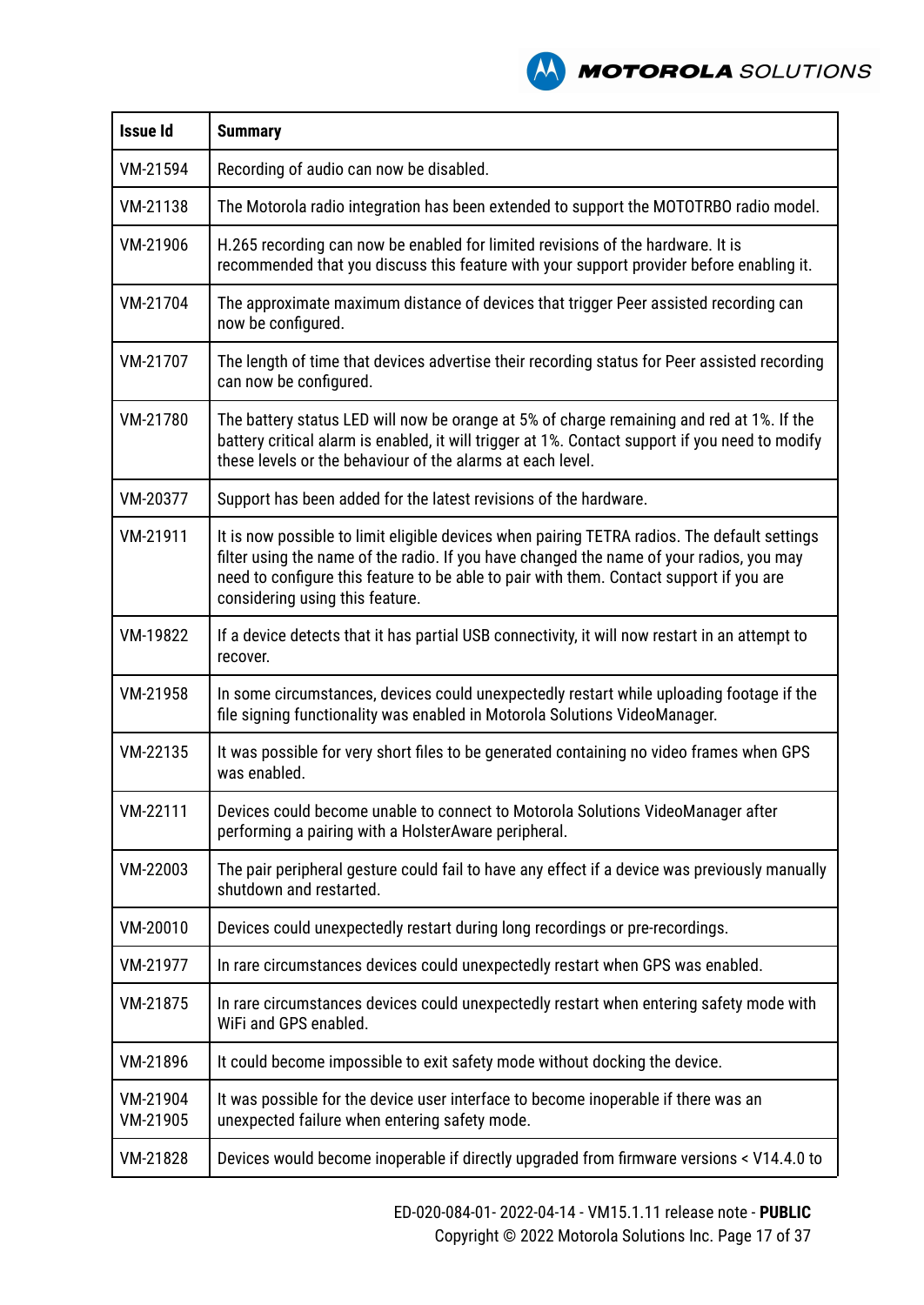**NOTOROLA** SOLUTIONS

|                                  | >= V15.0.0. Although this issue has been fixed in the latest firmware, Motorola Solutions<br>VideoManager currently continues to require upgrading via the intermediate V14.6.7<br>firmware version.                            |
|----------------------------------|---------------------------------------------------------------------------------------------------------------------------------------------------------------------------------------------------------------------------------|
| VM-21849                         | With the prerecording alarm and peer assisted recording enabled, the device could<br>incorrectly continue the pre-recording alarm after a manual shutdown and restart.                                                          |
| VM-21850                         | The device could fail to indicate that it was in standby mode after being undocked.                                                                                                                                             |
| VM-21385                         | With pre-record enabled, it was possible for very short recordings to contain only audio and<br>no video frames.                                                                                                                |
| VM-21823<br>VM-21919<br>VM-22204 | The connection to the Android companion app could fail to come up when required if the<br>device had previously restarted unexpectedly or with pre-recording, WiFi streaming &<br>Bluetooth companion app connectivity enabled. |
| VM-21748                         | Android companion app live streaming would not work if the app was first left on the video<br>list page for more than 5 minutes.                                                                                                |
| VM-21749                         | The device could restart if live view was requested in Motorola Solutions VideoManager<br>while Android companion app live-streaming was active.                                                                                |
| VM-22414<br>VM-22417             | With the Android companion app functionality enabled and the device powered off, the<br>device could fail on a start-up triggered by initiating recording.                                                                      |
| VM-21771                         | The connection to TETRA radios would sometimes be made in an incorrect mode,<br>preventing the triggering of recording on a radio emergency.                                                                                    |
| VM-21772                         | The time between connecting to a TETRA radio and initiating recording due to an<br>emergency has been reduced.                                                                                                                  |
| VM-19580                         | Devices could occasionally restart unexpectedly when recording was initiated when the<br>device was turned off, and WiFi was enabled.                                                                                           |
| VM-21788                         | Devices would occasionally restart unexpectedly when a WiFi connection was lost while<br>recording.                                                                                                                             |
| VM-21822                         | Hush mode would not activate correctly on a X-100/X-200 external camera.                                                                                                                                                        |
| VM-22386<br>VM-22390<br>VM-22418 | The X-100/X-200 external camera could fail to connect when attached, requiring a<br>force-reset of the device to recover.                                                                                                       |
| VM-22429                         | If the device powered off due to low battery with the X-100 attached, it was sometimes<br>possible to power the device on again without docking first.                                                                          |
| VM-21794                         | Security update: use latest version of OpenSSL.                                                                                                                                                                                 |

# **Minor enhancements and bug fixes (VT50 / VT100)**

| Issue Id | <b>Summary</b>                                                                                  |
|----------|-------------------------------------------------------------------------------------------------|
| VM-22498 | The device would restart periodically if audio<br>recording was disabled in the device profile. |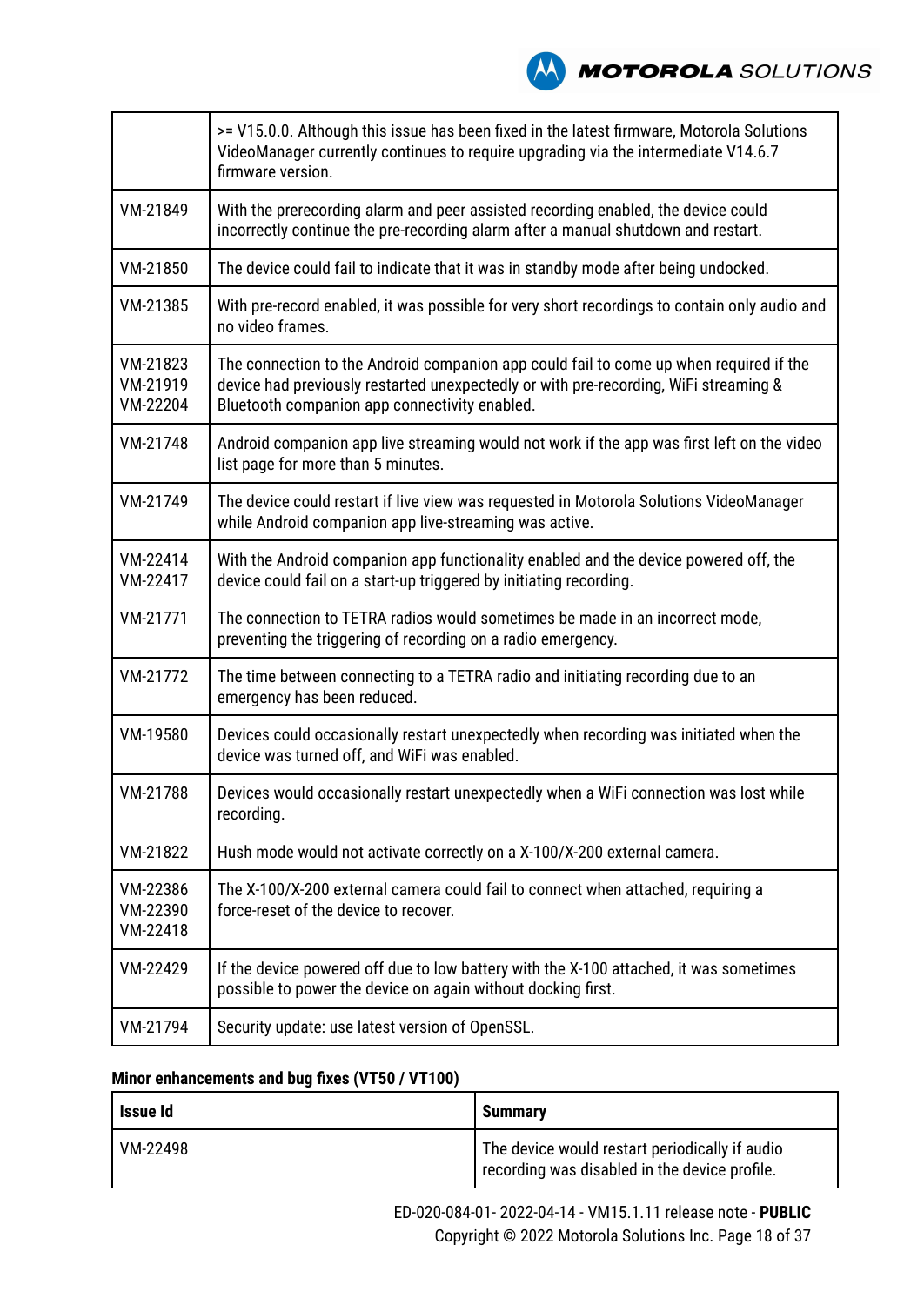**MOTOROLA** SOLUTIONS

| VM-22167 | On some hardware revisions, double-clicking on a      |
|----------|-------------------------------------------------------|
|          | I button could cause spurious flashes of the red LED. |

# Software updated in 15.0.7

● VT50/VT100 firmware

# Changes since 15.0.6

## **Minor enhancements and bug fixes (VT50 / VT100)**

| Issue Id | <b>Summary</b>                                                                                        |
|----------|-------------------------------------------------------------------------------------------------------|
| VM-21596 | Recording of audio can now be disabled (requires<br>V15.0.8 Motorola Solutions VideoManager).         |
| VM-22037 | Support has been added for the latest revision of<br>the hardware.                                    |
| VM-21252 | Devices would sometimes fail to reconnect to<br>Motorola Solutions VideoManager on being<br>upgraded. |

# Software updated in 15.0.6

● VB400 firmware

# Changes since 15.0.5

# **Minor enhancements and bug fixes (VB400)**

| Issue Id | <b>Summary</b>                                                     |
|----------|--------------------------------------------------------------------|
| VM-22037 | Support has been added for the latest revision of<br>the hardware. |

# Software updated in 15.0.5

- Motorola Solutions VideoManager for Windows
- Motorola Solutions VideoManager for CentOS Linux
- EdgeController firmware

# Changes since 15.0.4

### **New role permissions**

There are no new permissions in this release.

| l Issue Id | Summary                                  |
|------------|------------------------------------------|
| VM-21852   | I For some customers, media playback and |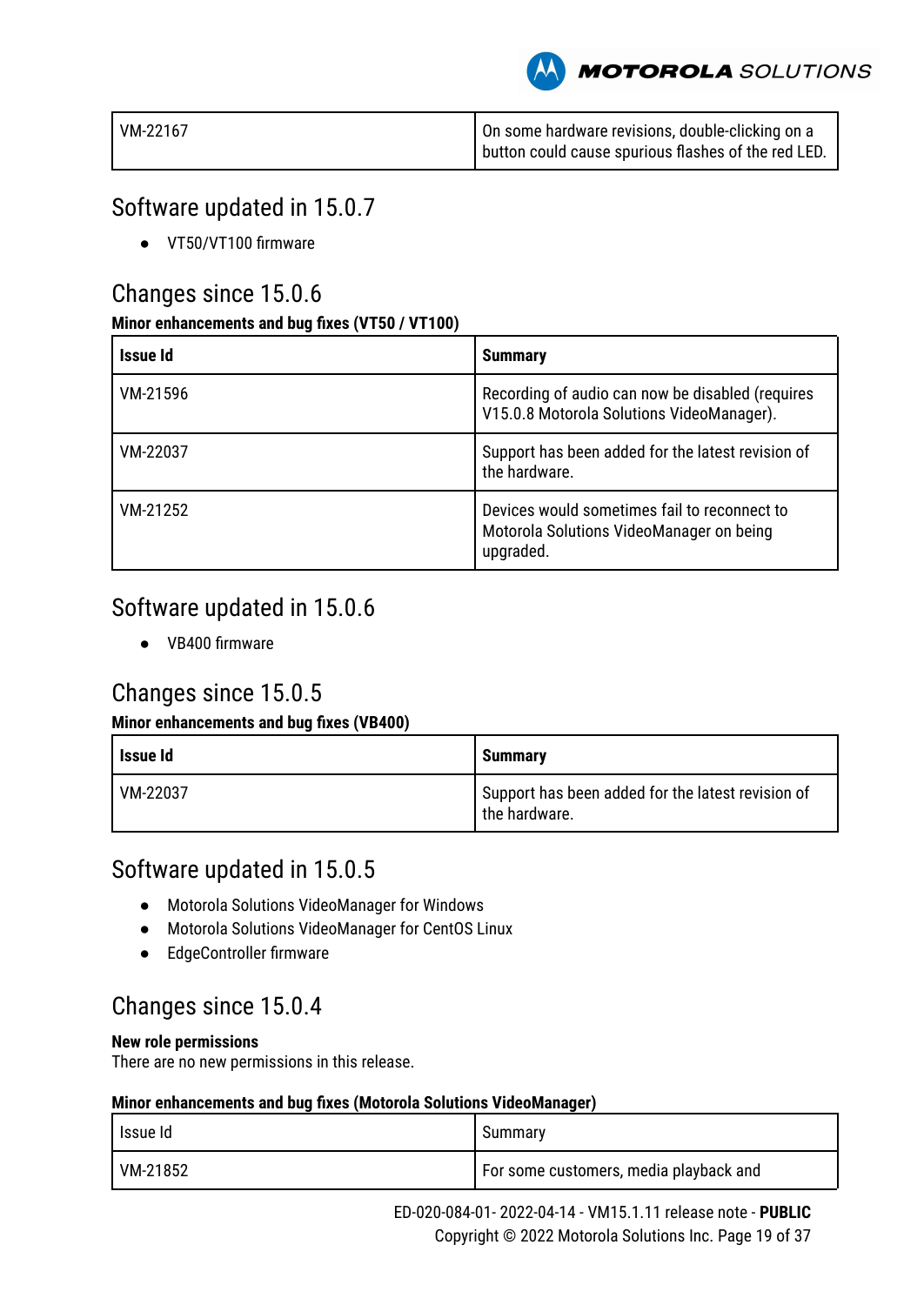

|          | thumbnails would stop working after a while,<br>requiring a server restart.                                                                                                   |
|----------|-------------------------------------------------------------------------------------------------------------------------------------------------------------------------------|
| VM-21842 | DockController assignment groups could not be<br>configured in a central manager system which has<br>sites with DockControllers.                                              |
| VM-21848 | The system now prevent the upgrade of a VB400<br>running old firmware (older than 14.4.0) from<br>upgrading to any firmware version other than<br>V14.6.7 (see known issues). |
| VM-21856 | VB400 firmware for V14.6.7 is now bundled in order<br>to help with upgrade of VB400s running old<br>firmware (see known issues).                                              |
| VM-21829 | An error would be shown if you tried to create a<br>new WiFi profile and set it to the default at the<br>same time.                                                           |

# Software updated in 15.0.4

- Motorola Solutions VideoManager for Windows
- Motorola Solutions VideoManager for CentOS Linux
- VB400 firmware
- EdgeController firmware
- DockController firmware

# Changes since 15.0.3

### **New feature: Scheduled report retention limits**

The system now limits how many old reports are kept for each scheduled report. Once the limit is reached, an old report will be deleted shortly after a new report is created. On upgrade, existing scheduled reports are configured to keep at most 50 old reports.

### **New feature: Role assignment tiers**

In order to provide more control over which roles an administrator can assign to users, each role now has a configurable "role assignment tier". An administrator cannot assign a role to a user if the tier of the role is higher than the tier of the administrator's role. This can be used to restrict which roles an administrator can assign. If all roles are left at the highest tier (the default), then the behaviour of the system is unchanged by the addition of this feature.

### **New role permissions**

There are no new permissions in this release.

| Issue Id | <b>Summary</b> |
|----------|----------------|
|          |                |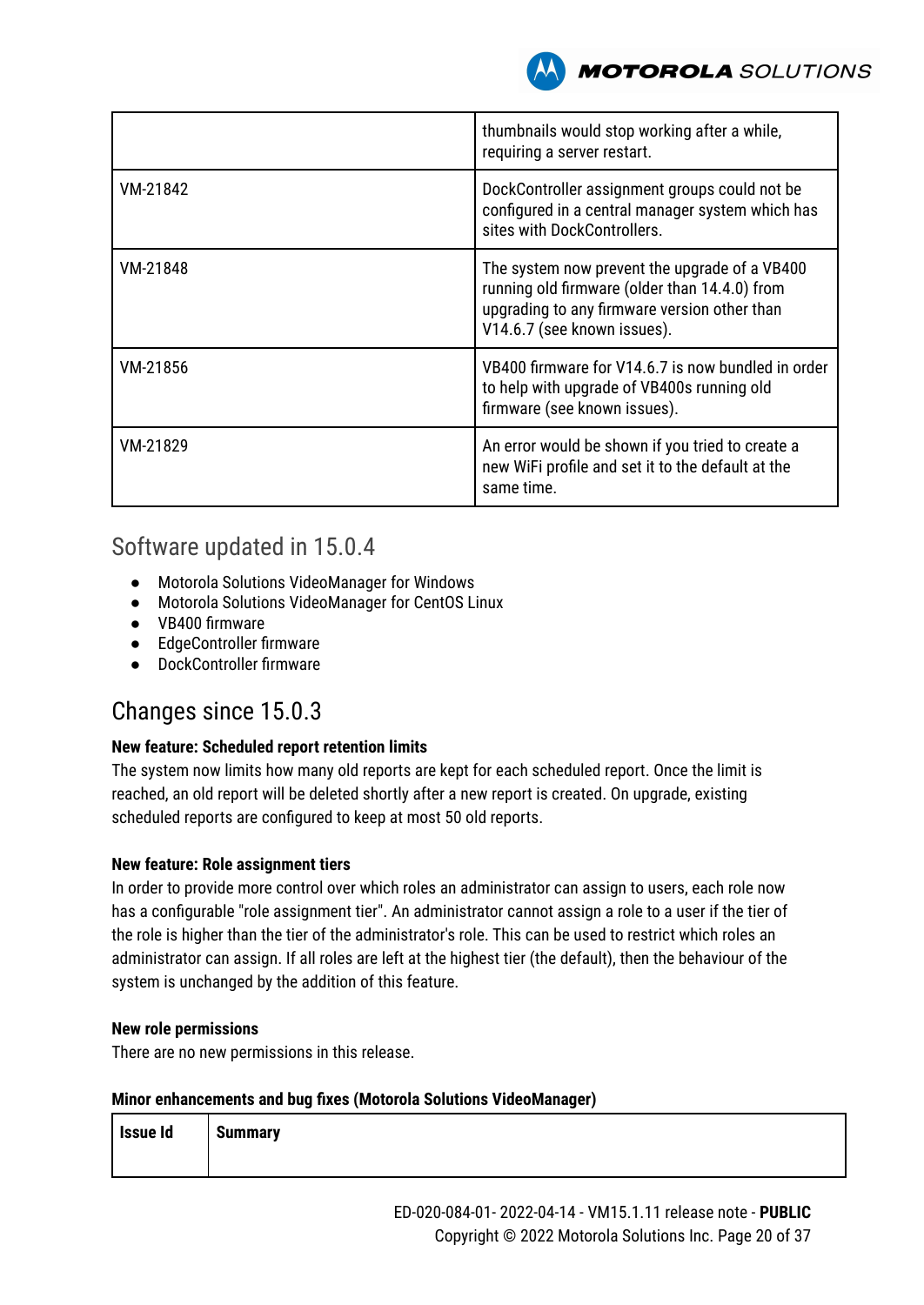| VM-21724 | Motorola Solutions VideoManager did not previously work on Linux if IPv6 is disabled.                                                                                             |
|----------|-----------------------------------------------------------------------------------------------------------------------------------------------------------------------------------|
| VM-21698 | In the VB400 device profile, you can now configure the system to disable hush mode while<br>recording.                                                                            |
| VM-21525 | Asset import now supports importing of ASF files containing WMV3 video.                                                                                                           |
| VM-21411 | The equipment report can now be scheduled to run more frequently than once per hour.                                                                                              |
| VM-21747 | The manage-service tool can now be used to run configuration scripts.                                                                                                             |
| VM-21495 | Added support for Firefox 68 ESR and 78 ESR browsers.                                                                                                                             |
| VM-21489 | In the VB400 device profile, it is now possible to configure audio recording with lossless<br>PCM instead of AAC.                                                                 |
| VM-21628 | The "restricted" checkbox and panel for a video is now hidden if the user does not have<br>permission to edit restriction and does not have permission to view restricted videos. |
| VM-21687 | The Web API now supports manual requests to relocate individual video files to specific<br>filespaces.                                                                            |
| VM-21793 | The import system config function would save some imported settings before the user<br>pressed confirm.                                                                           |
| VM-21499 | The buttons on the video player in the incident editor overlapped at some screen widths.                                                                                          |
| VM-21508 | Validation in the VB400 device profile has been improved to require the correct gestures<br>when using HolsterAware devices.                                                      |
| VM-21716 | Replication of certificates from central manager to site did not always happen immediately<br>after importing a certificate.                                                      |
| VM-21713 | Replication of certificates from central manager to site failed if you reimported a previously<br>deleted certificate.                                                            |
| VM-21530 | Timestamps on imported files are now preserved even if the file requires conversion during<br>import.                                                                             |
| VM-21481 | The text on the login page button for logging in by OAuth2 was not configurable using a<br>language pack.                                                                         |
| VM-21327 | Automatic imports were not immediately started when an automatic import profile was<br>created nor stopped when an automatic profile was deleted.                                 |
| VM-21779 | Audit log deletion policy was not included in system config import/export feature.                                                                                                |
| VM-21778 | Configuration import now rejects files exported from systems running a different version.                                                                                         |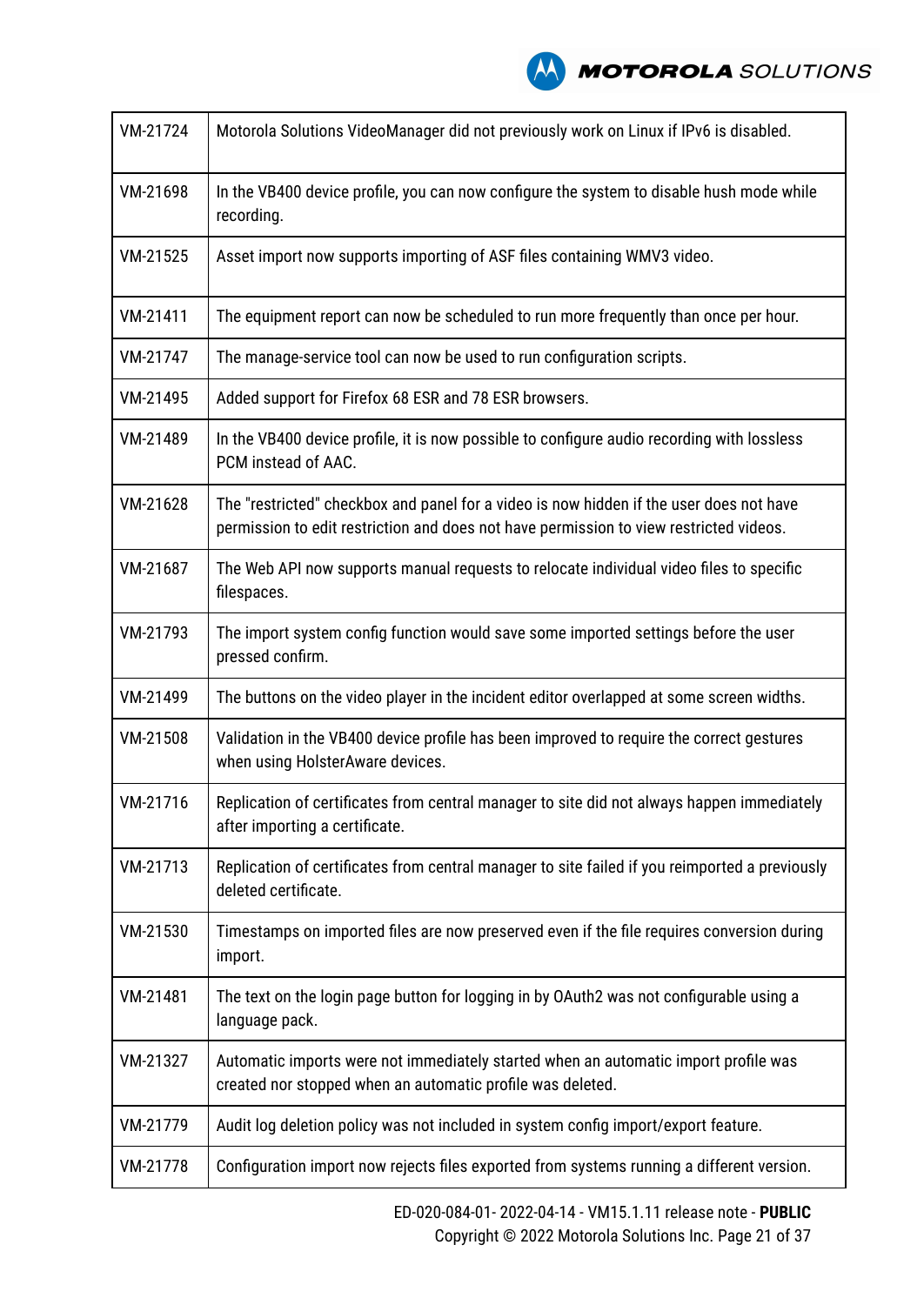

| VM-21375 | 1/4 speed playback now works when playing composite clips.                                                                       |
|----------|----------------------------------------------------------------------------------------------------------------------------------|
| VM-21592 | Export profile "encrypt downloads" toggle is no longer available if the export location is<br>configured to an output directory. |
| VM-21701 | The UI for configuring DockController security has been made clearer: it now explicitly refers<br>to "802.1x".                   |
| VM-21797 | Auditing has been improved when using the import/export system config function.                                                  |
| VM-21589 | The management report now includes imported files in its counts of "media items".                                                |
| VM-21473 | It was possible to initiate an upgrade of a device that was not docked using "bulk upgrade".                                     |
| VM-21388 | It was not possible to delete an import profile if there was a failed import job associated<br>with the profile.                 |
| VM-21537 | The API for retrieving audit log entries now allows filtering to an exact date and time, not just<br>by date.                    |
| VM-21523 | File transfers to Azure uploads are now retried before reporting a failure if there is an error<br>during a transfer.            |
| VM-21640 | In the devices page filter on a central manager, the "Reset filter" button now checks the<br>"include remote devices" option.    |
| VM-21527 | A manually initiated server restart is now audited against the user who initiated it.                                            |
| VM-21528 | Editing of the advanced settings file through the Web UI is now audited.                                                         |
| VM-21454 | The service logs no longer fill up with unwanted entries if you upgrade a VB400 in service<br>required mode.                     |
| VM-20565 | Fixed some issues with the dynamic update of the lists of videos on the dashboard.                                               |
| VM-21603 | Editing email properties did not always take effect until the server was restarted.                                              |
| VM-21619 | It is now possible to complete installation using an unsupported web browser.                                                    |
| VM-21491 | Security update: use latest version of ffmpeg.                                                                                   |
| VM-21395 | Updated many internal libraries to the latest version, including some security updates.                                          |
| VM-21487 | Updated bundled Java JRE to version 11.0.11+9                                                                                    |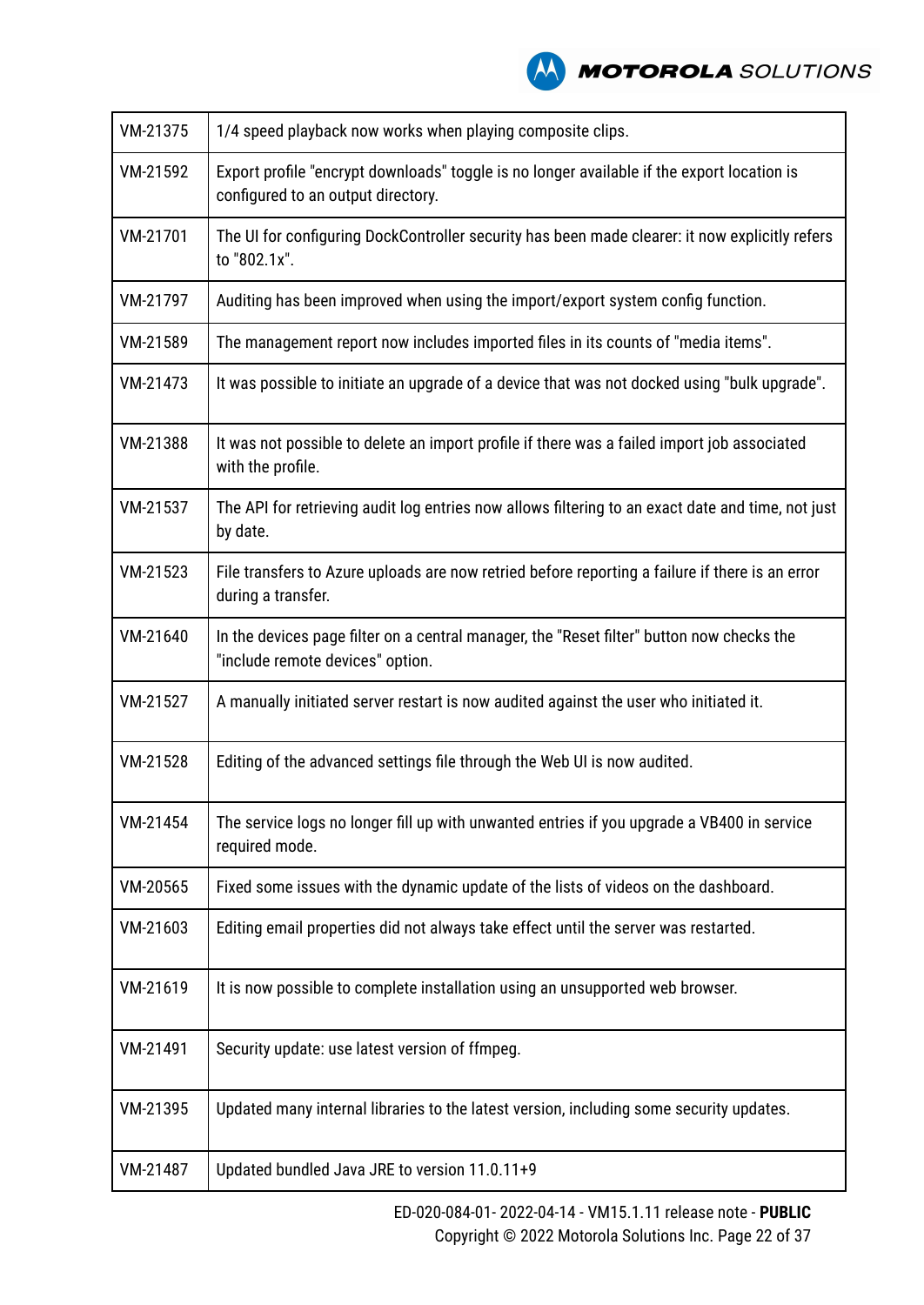| VM-21337 | Updated to the latest JQuery library, which includes some security fixes.                            |
|----------|------------------------------------------------------------------------------------------------------|
| VM-21372 | The Content-Security-Policy header now includes a form-action directive (a minor security<br>issue). |
| VM-21564 | The management report can now be internationalised using a language pack.                            |
| VM-21696 | Support was added for future device serial number ranges.                                            |

# **Minor enhancements and bug fixes (VB400)**

| <b>Issue Id</b>                                                                                                                  | <b>Summary</b>                                                                                                                                                                                                                                                                          |
|----------------------------------------------------------------------------------------------------------------------------------|-----------------------------------------------------------------------------------------------------------------------------------------------------------------------------------------------------------------------------------------------------------------------------------------|
| VM-21695                                                                                                                         | Support has been added for the new profile option allowing hush mode to be disabled while<br>recording.                                                                                                                                                                                 |
| VM-21538                                                                                                                         | Support has been added for the new profile option allowing audio recording with lossless<br>PCM instead of AAC.                                                                                                                                                                         |
| VM-21518                                                                                                                         | Support has been added for showing the status of connected HolsterAware peripherals in<br>the Android companion app.                                                                                                                                                                    |
| VM-21322                                                                                                                         | In some circumstances, the battery level shown in the Android companion app could be<br>misleadingly out of date.                                                                                                                                                                       |
| VM-21464                                                                                                                         | When configured in shutdown when idle mode the device could fail to start up in response to<br>use of the Android app.                                                                                                                                                                  |
| VM-21389                                                                                                                         | The TETRA radio connection could occasionally be interrupted if the radio is configured in<br>Trunk Mode (TMO).                                                                                                                                                                         |
| VM-21647                                                                                                                         | The device could fail during a long-running recording, especially when recording in the dark.                                                                                                                                                                                           |
| VM-21609                                                                                                                         | The device could fail to start up after powering off due to low battery.                                                                                                                                                                                                                |
| VM-20725<br>VM-21675<br>VM-21608<br>VM-21597<br>VM-21546<br>VM-21529<br>VM-21492<br>VM-21453<br>VM-21438<br>VM-21427<br>VM-21418 | There were several issues affecting Bluetooth connectivity when combinations of the<br>Android companion app, HolsterAware peripherals and the TETRA radio integration are used<br>at the same time, and more rarely when the Android companion app is used alone in<br>Bluetooth mode. |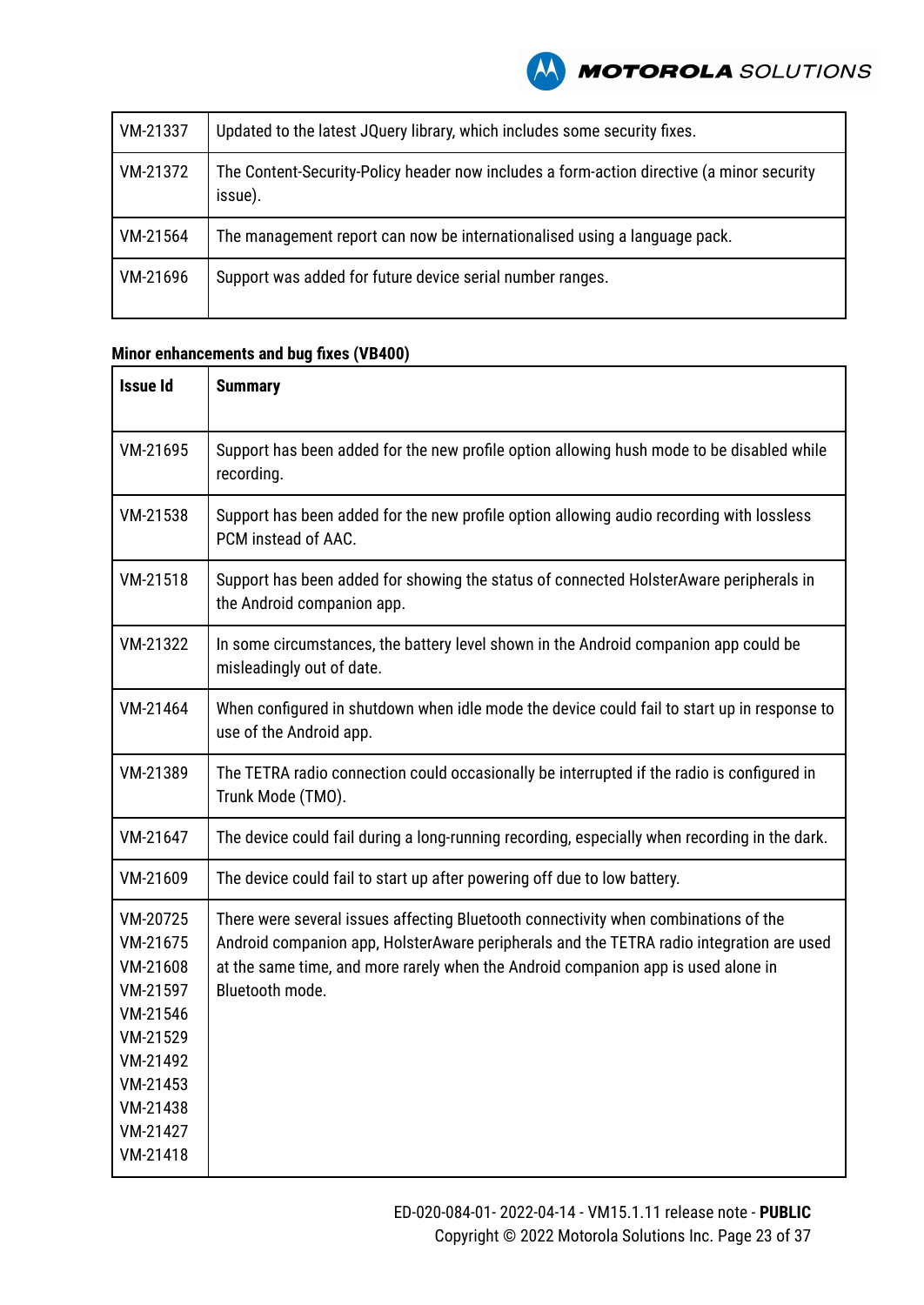

#### **Minor enhancements and bug fixes (DockController)**

| Issue Id             | <b>Summary</b>                                     |
|----------------------|----------------------------------------------------|
| VM-21769<br>VM-21782 | Support has been added for new types of RFID card. |

### **Minor enhancements and bug fixes (EdgeController)**

| Issue Id | <b>Summary</b>                                      |
|----------|-----------------------------------------------------|
| VM-21646 | Security update: use the latest version of openssl. |

# Software updated in 15.0.3

- Motorola Solutions VideoManager for Windows
- Motorola Solutions VideoManager for CentOS Linux
- VB400 firmware
- EdgeController firmware

# Changes since 15.0.2

### **New feature: Video file signatures**

When this feature is enabled, videos recorded on VB400 devices will be accompanied by a cryptographic signature generated by the VB400 which verifies the origin of the video. The signatures on videos include the X.509 certificate chain for the device which recorded them. The system will automatically issue X.509 certificates to VB400 devices which are used to prove the origin of the signature.

All certificates are signed by a "root certificate" which is managed by Motorola Solutions VideoManager. This "root certificate" can be imported into the system or manually created. The "trust root" certificates for the system can be exported and imported, allowing the system to verify signatures from devices with certificates issued by another system, if this is desired.

The system verifies that the signatures and the certificates that they contain are trusted when files are downloaded, and audits the result of these checks (and displays this information in the video details page). A ZIP file can be downloaded for a video, containing the signature, the certificates for the signature and a short report containing verification information for the video.

### **New feature: Video fields permission control**

You can now control which fields of a video/media item are visible in the video details page (and the large view) using permissions. All the fields of the video details now have corresponding entries in the "user-defined media fields" page and by editing the permission groups for the built-in fields, you can control which users can see these fields.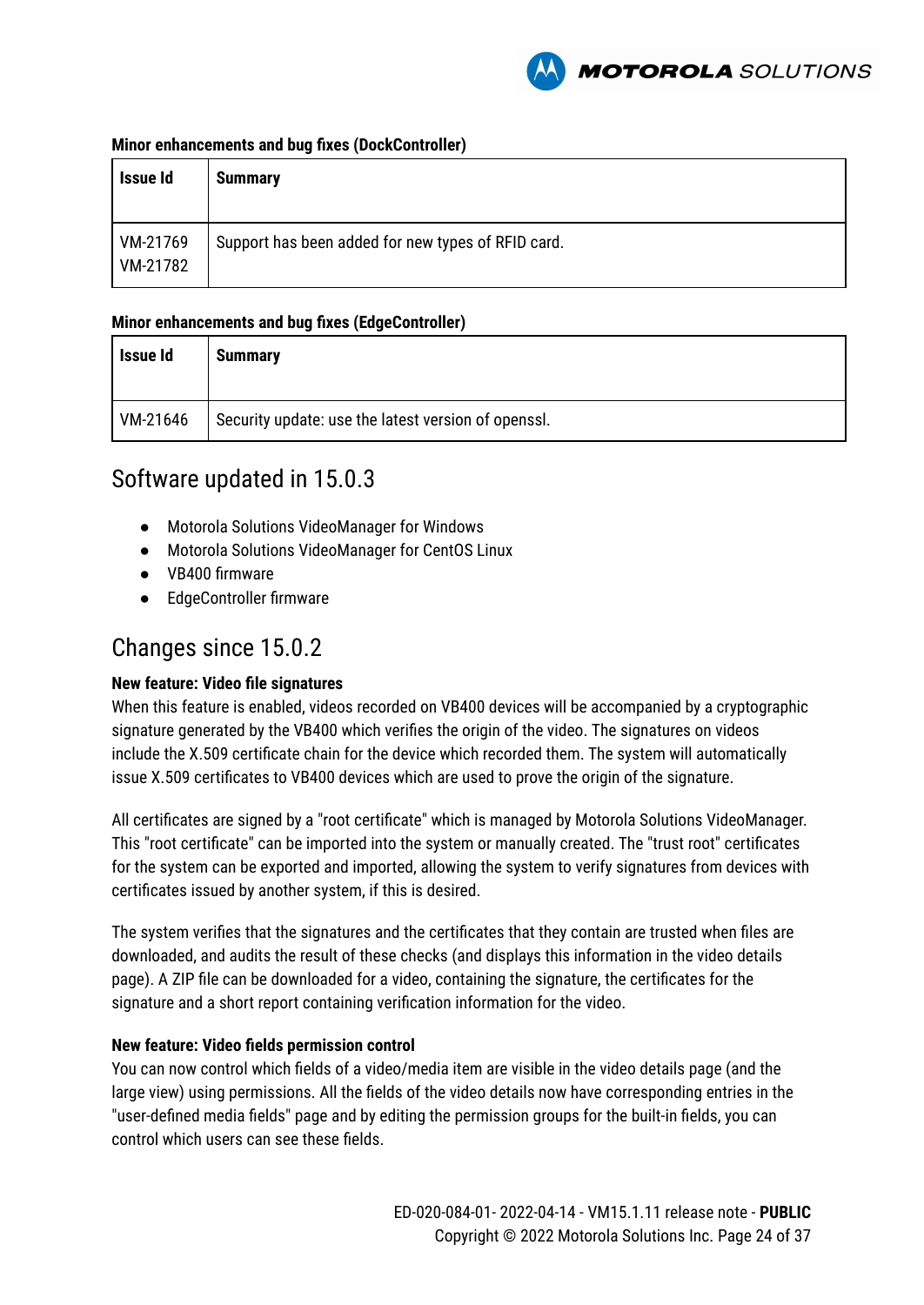

### **New role permissions**

| <b>Permission</b>                              | <b>Section</b>                   | <b>Notes</b>    | On upgrade, granted<br>to                         |
|------------------------------------------------|----------------------------------|-----------------|---------------------------------------------------|
| View videos in<br>large/gallery/list view mode | Video permissions/Video          | (3 permissions) | Roles with permission<br>to list or search videos |
| View/Edit Device Certificate<br>Authorities    | Advanced<br>Permissions/Settings | (2 permissions) | System administrator                              |

### **Minor enhancements and bug fixes (Motorola Solutions VideoManager)**

| <b>Issue Id</b> | <b>Summary</b>                                                                                                            |  |
|-----------------|---------------------------------------------------------------------------------------------------------------------------|--|
| VM-21588        | Very occasionally the server could become unresponsive while live streaming from devices.                                 |  |
| VM-21602        | Default email templates for streaming notifications did not include a link to the live stream.                            |  |
| VM-21632        | Notification emails were not sent at all on some systems.                                                                 |  |
| VM-21570        | The user import setting page freezes the browser after importing a very large number of<br>users.                         |  |
| VM-21248        | The ability to use the three different video list view options (large, gallery and list) is now<br>permission controlled. |  |
| VM-21579        | Notification emails for a "first time login" contained the wrong username.                                                |  |
| VM-21550        | User import tool would only import the first 20 members of each group when importing from<br>Azure AD. [also in 14.6.10]  |  |
| VM-21469        | Device profiles now allow configuration of HolsterAware pool issue mode. [also in 14.6.9]                                 |  |
| VM-21470        | Device profiles now allow configuration of a "suppress recording after undocking" time. [also<br>in $14.6.9$ ]            |  |

### **Minor enhancements and bug fixes (VB400)**

| <b>Issue Id</b> | <b>Summary</b>                                                                                                           |
|-----------------|--------------------------------------------------------------------------------------------------------------------------|
| VM-21601        | It was possible for the device to fail to complete a firmware upgrade if the battery life<br>extender option is enabled. |

# Software updated in 15.0.2

● VB400 firmware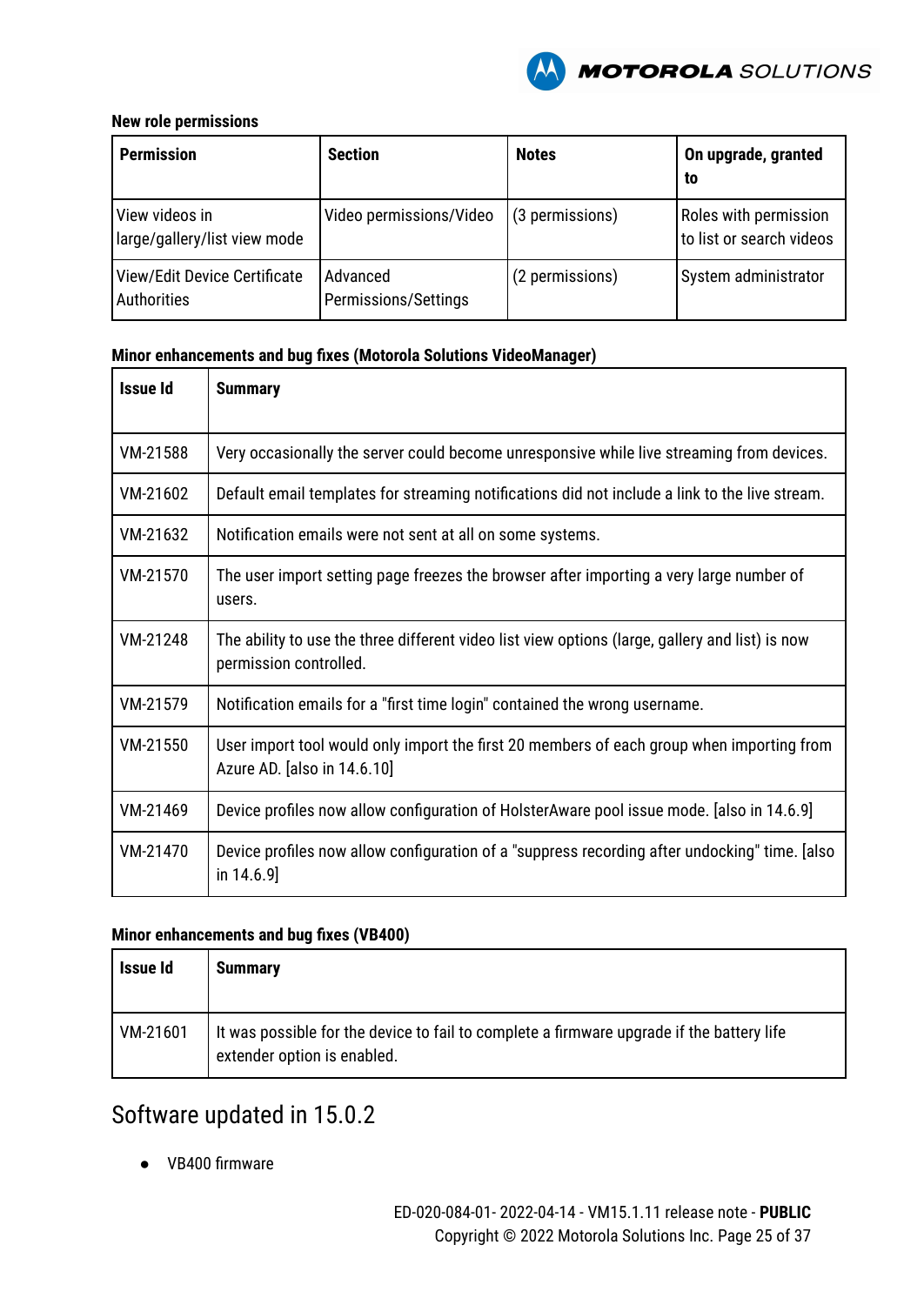

# Changes since 15.0.1

**Minor enhancements and bug fixes (VB400)**

| Issue Id | <b>Summary</b>                                                  |
|----------|-----------------------------------------------------------------|
| VM-21325 | Support has been added for the latest revision of the hardware. |

# Software updated in 15.0.1

- Motorola Solutions VideoManager for Windows
- Motorola Solutions VideoManager for CentOS Linux
- VB400 firmware
- EdgeController firmware
- DockController firmware
- User Import Tool

# Changes since 14.6.7

### **New feature: Group by recording**

An alternate way of displaying incident clips is now available where all the clips relating to a single recording are grouped together. This way of displaying incidents may be especially suitable for customers who chose to maintain multiple copies of the same recording within a single incident with different time ranges or redactions. The UI makes it easy to create a new copy of the clip with different redaction or time range. The entire system must be configured to display incidents in the new or the old way.

### **New feature: Improved notification system**

The notifications panel on the dashboard now shows notifications for the following events:

- A new video has been downloaded for the logged in user
- A video or incident has been shared with the logged in user
- The logged in user has been made the owner of a video or incident
- An export created by the user completes
- An import created by the user completes

These users can view the list of affected videos/incidents/exports/imports with a single clip. The notification count can be reset by clicking on a button next to the notification. A count of outstanding notifications is shown in the navigation bar at the top of the screen, so it's always visible.

This feature makes it possible to implement workflows which require users to respond to the sharing or changes of ownership of videos or incidents.

### **New feature: Simple user import/export**

The list of users can now be exported to a CSV file, edited and reimported. This provides a simple way to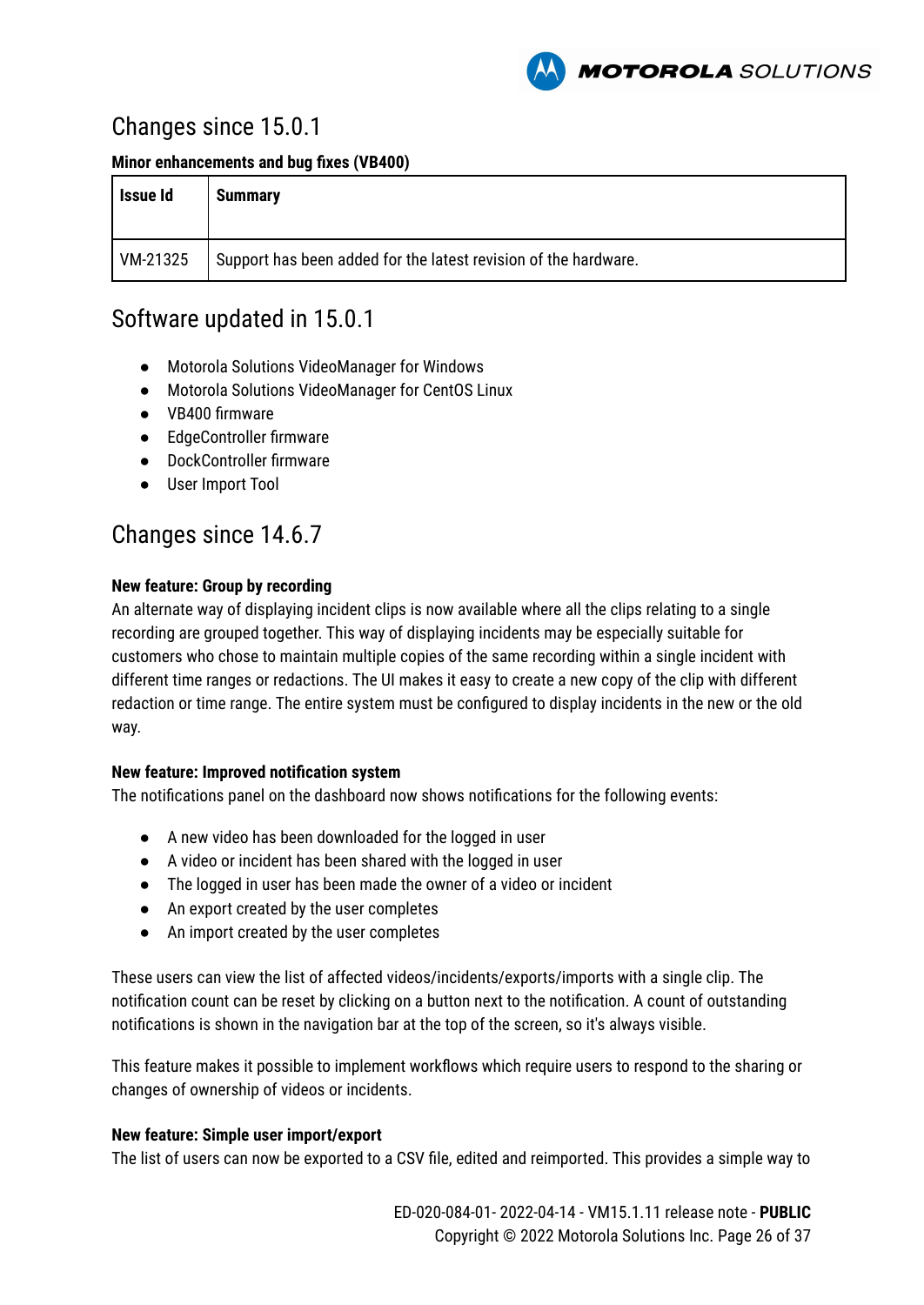

manage the list of users for customers who don't want to go through the complexity of setting up an automated user import.

#### **New feature: Import grid workers**

Customers using a grid of servers can now set up one or more servers to process imports. To make this work, the temporary folder where files to be imported are stored must be set to a network file share, accessible by both the main server and the import worker servers.

#### **New feature: Login verification by email**

Email can now be used as a form of two-factor authentication for additional security. The system can be configured so that when a user logs in, an email is sent to them, and they must click on a link in the email to complete the login process. This can be configured to be a mandatory requirement for all users, or this can apply only to users with a certain role. If email becomes unexpectedly unavailable, administrators can use the command line tools to get the URL link that they need to complete login or can disable the feature via the command line.

#### **New feature: Hardware export acceleration**

Customers using a grid configuration can now speed up their exports by using an export worker machine which has a suitable NVidia graphics card. With a suitably equipped server, the time taken to create an export can be halved. This option must be explicitly enabled on an export worker.

#### **New feature: Incident clip captions**

It is now possible to import a WebVTT subtitle file into an incident clip (in the redaction editor dialog) which will create captions on the video which are burned into the video when you export. These captions can also be exported so that they can be edited with a WebVTT editing tool and reimported.

#### **New feature: Web configuration of redundant servers**

It has been possible to configure a backup server for Motorola Solutions VideoManager for some time. In this release, it is now possible to configure and manage this without having to manually edit settings files. The Web UI can be used to convert a grid worker into a standby master machine and to set the config folder sharing which is necessary to make standby servers work properly. The UI also shows whether the backup server. Workers can now be configured to connect to a specific master machine or to connect to whichever master machine is actually active and the UI shows which workers are on or offline even if they are not currently active. Workers no longer need to be manually reconfigured if you add an additional standby server.

#### **New feature: Configurable export title page**

It is now possible to customize the contents of the export title page for each export profile using a template which can be used to hide fields or include field information from the incident.

#### **New feature: Configurable incident clip field visibility**

You can now assign incident clip fields (operator, device, duration, notes) to field permission groups and thus restrict which users can see these fields. These fields are visible to all users with permissions to view an incident by default on upgrade. You can now also control which field groups are visible when viewing anonymous incident links... by default all the fields are hidden when viewing an anonymous link.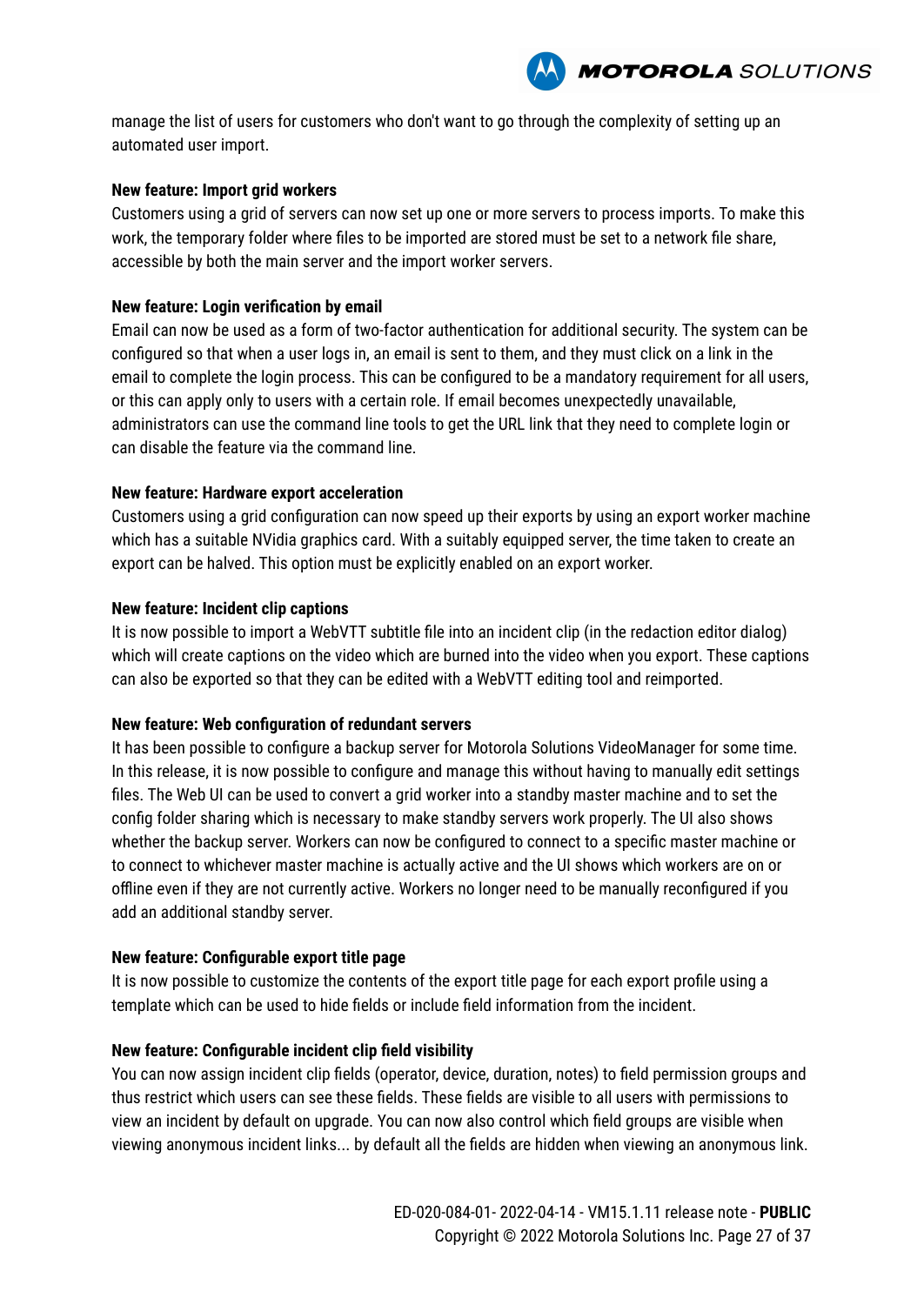

#### **New feature: Safety mode (VM-20695)**

The new "safety mode" feature allows a VB400 to be powered down such that it cannot be powered up again except by using the exit safety mode gesture, or by docking the device. This is in contrast to a normal shutdown which allows power up on any event, including activating the recording start gesture.

### **New feature: Battery level in video metadata overlay (VM-21052, VM-21054)**

The state of charge of the battery of a VB400 can now be configured to be shown (as a percentage) in the video metadata overlay.

#### **New role permissions**

| <b>Permission</b>                                    | <b>Section</b>                             | On upgrade, granted to |
|------------------------------------------------------|--------------------------------------------|------------------------|
| Can duplicate incident video clip                    | Incident permissions/Incident<br>clips     | System administrator   |
| Can add new clip for recording in<br>incident editor | Incident permissions/Incident<br>clips     | System administrator   |
| <b>Export users</b>                                  | User permissions/User                      | System administrator   |
| Import users                                         | User permissions/User                      | System administrator   |
| Initiate immediate database backup                   | <b>Advanced Permissions/Settings</b>       | System administrator   |
| View/edit incidents (UI settings)                    | <b>Advanced Permissions/Settings</b>       | System administrator   |
| View system page in Companion App                    | <b>Device Permissions/Companion</b><br>App | System administrator   |

| Issue Id | <b>Summary</b>                                                                                                                                                                                 |
|----------|------------------------------------------------------------------------------------------------------------------------------------------------------------------------------------------------|
| VM-20751 | In the deletion policy, you can now configure that all audit log entries are deleted<br>automatically after a fixed period of time.                                                            |
| VM-21061 | Motorola Solutions VideoManager now uses the Windows Trusted Root Certification<br>Authorities list to validate server SSL certificates for outgoing HTTPS connections (e.g. to<br>Box or S3). |
| VM-21022 | In VB400 device profiles, you can now adjust how long a button must be held to activate the<br>"hold" gesture for the button.                                                                  |
| VM-20998 | In VB400 device profiles, you can now configure the record lamp to be "solid green dimmed"<br>while pre-recording.                                                                             |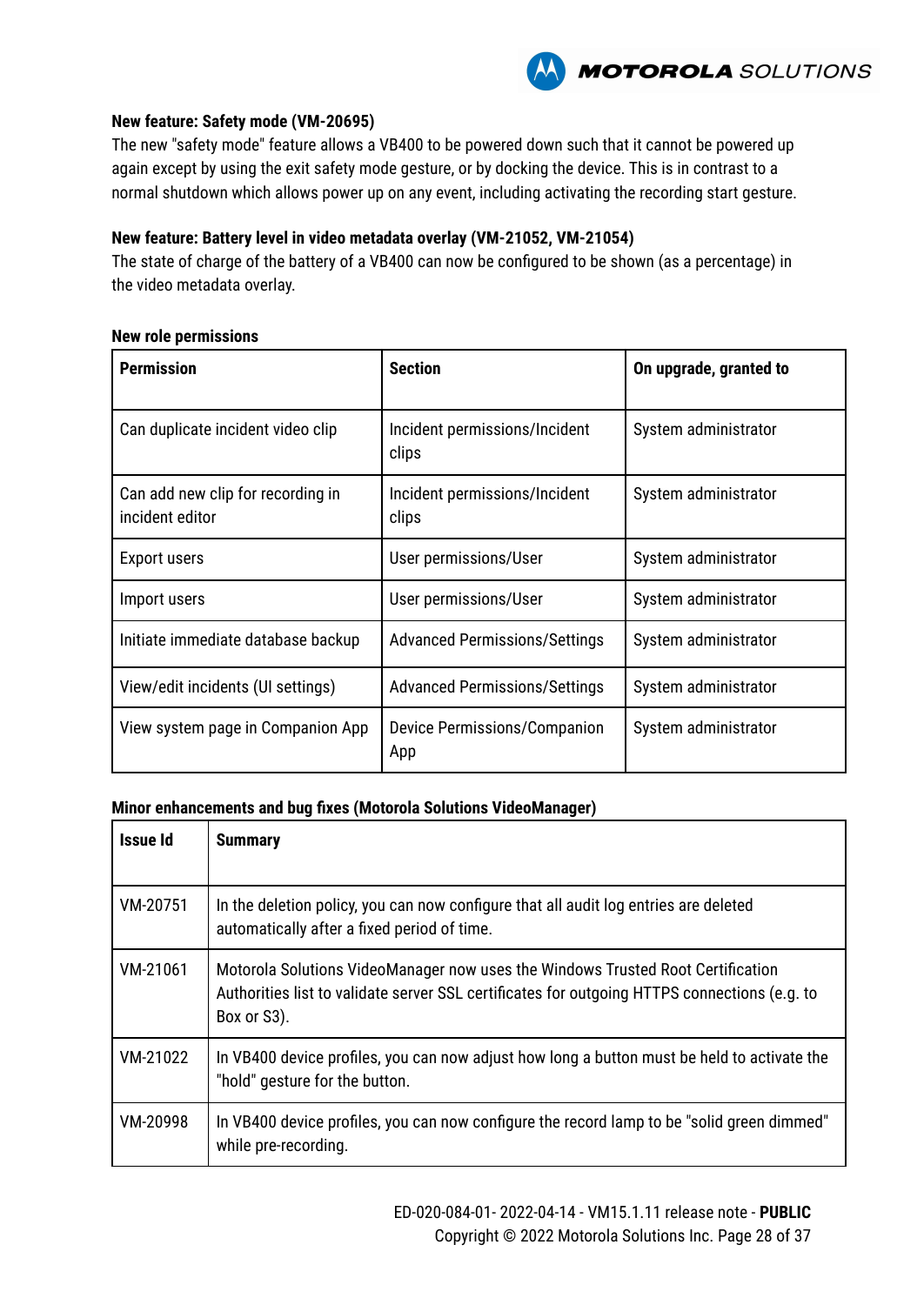| VM-20979 | You can now create audio redactions which "beep" out the audio rather than silencing it.                                                                                                                               |
|----------|------------------------------------------------------------------------------------------------------------------------------------------------------------------------------------------------------------------------|
| VM-20950 | You can now play videos faster or slower than normal speed.                                                                                                                                                            |
| VM-18381 | The video report now includes the SHA-256 hash of each video.                                                                                                                                                          |
| VM-20966 | Users can now have multiple comma-separated touch assign IDs.                                                                                                                                                          |
| VM-18396 | You can now bulk edit the sharing, owner and restriction fields for videos/media.                                                                                                                                      |
| VM-18395 | You can now bulk edit custom properties for videos/media (if licensed).                                                                                                                                                |
| VM-21288 | Devices which are not charging because their battery is not working are no longer available<br>for touch assign and are shown with a different battery icon.                                                           |
| VM-20592 | The import list can now be filtered.                                                                                                                                                                                   |
| VM-20593 | There is a new "my imports" tab showing imports belonging to the logged in user.                                                                                                                                       |
| VM-20591 | You can now access the files imported by an import job by clicking "show results" on the<br>import screen, or by clicking "search results" on the import details page or you can search<br>videos by import signature. |
| VM-21185 | The management report is now a CSV file rather than an HTML page, and it now includes<br>information about recordings. Two redundant columns from the old report have been<br>removed.                                 |
| VM-21040 | It is no longer mandatory for a device profile to have gestures for starting and stopping<br>recording.                                                                                                                |
| VM-21324 | The user export report sometimes reported the same role multiple times for a user and<br>sometimes omitted the user's Bluetooth address.                                                                               |
| VM-20721 | The device profile editor now supports configuring gestures for "safety mode".                                                                                                                                         |
| VM-21002 | Bulk video selection count disappeared when the user scrolled down the page to load more<br>videos.                                                                                                                    |
| VM-21165 | Device field trip report did not correctly apply a configured report start time, if specified.                                                                                                                         |
| VM-20853 | Imports which fail during file upload did not appear in the list of failed imports.                                                                                                                                    |
| VM-20981 | The DockController screen will no longer allow you to downgrade a DockController if<br>automatic upgrade would immediately re-upgrade to the default firmware.                                                         |
| VM-20881 | The user "view bluetooth pairings" screen now shows which assigned device is currently<br>using the user's pairings.                                                                                                   |
| VM-21160 | The "videos scheduled to be deleted" panel on the dashboard is now only shown if there are                                                                                                                             |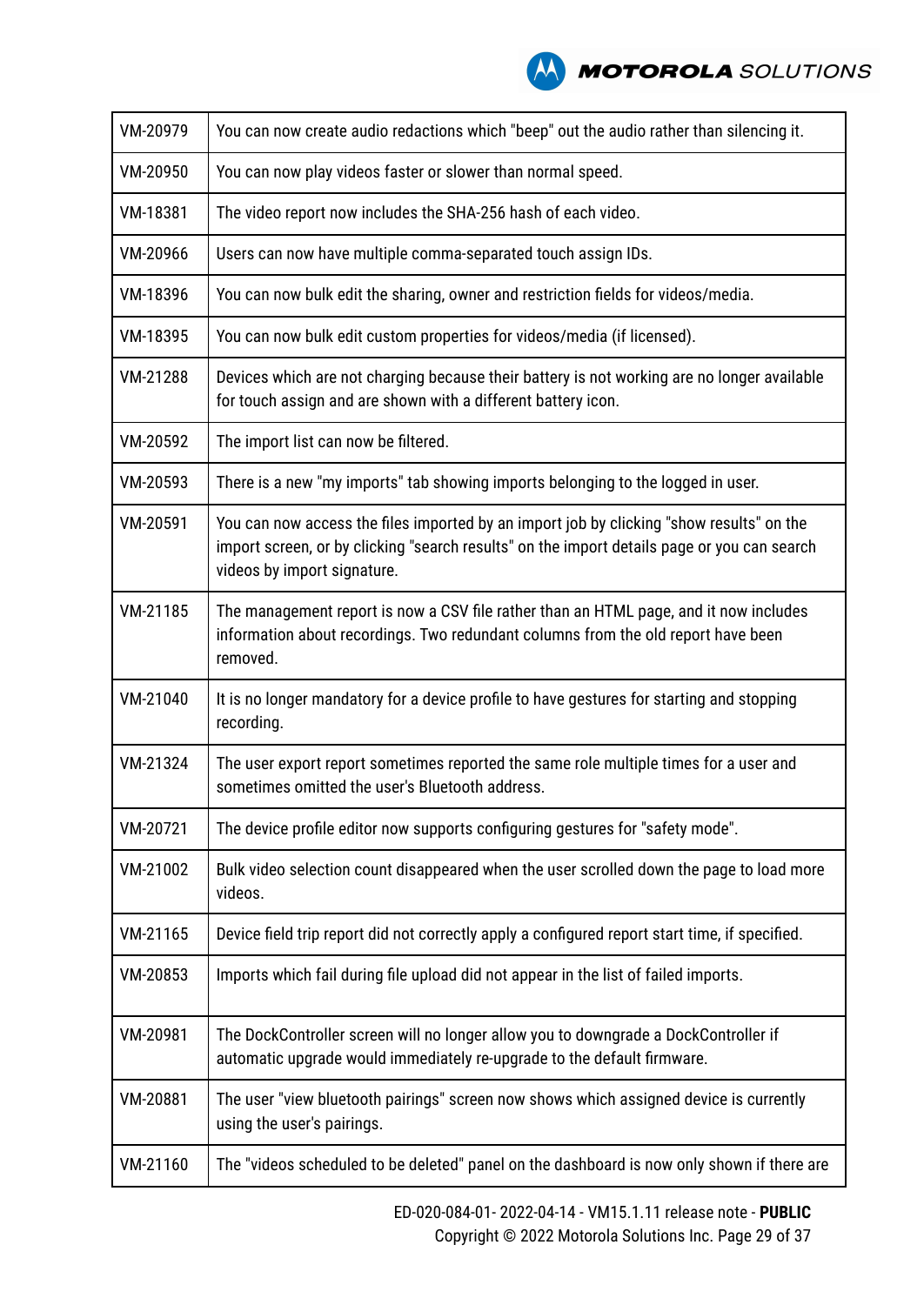|          | any videos scheduled to be deleted.                                                                                                                                             |
|----------|---------------------------------------------------------------------------------------------------------------------------------------------------------------------------------|
| VM-20982 | It is now possible to customize email templates for notifications.                                                                                                              |
| VM-21189 | The site list would incorrectly show sites which have been connected for more than 4 hours<br>when you filter for sites "last seen > 4 hours ago".                              |
| VM-20644 | Audio now plays correctly when playing videos recorded on Canon cameras.                                                                                                        |
| VM-20921 | If a server is currently operating as a standby server, the web UI on the server now indicates<br>the status of the standby server.                                             |
| VM-20552 | When an operator is unable to assign a camera using an RFID touch assign, the audit record<br>now includes additional diagnostic information.                                   |
| VM-20559 | The "show original" link on an incident video clip will now search for all the videos in the<br>recording if the video for the clip is part of a multi-file recording.          |
| VM-20678 | If your grid system has multiple export workers, the system now does a better job of evenly<br>distributing load across the workers when there are multiple exports running.    |
| VM-21076 | If an audit log read times out, the error message in the audit log page will now suggest to<br>the user that creating an audit report is the right strategy.                    |
| VM-21082 | Operator names were not correctly rendered on the export title page if they included Hebrew<br>characters.                                                                      |
| VM-20583 | Operator names containing unicode characters will now display correctly in VB400<br>watermarks and metadata overlays.                                                           |
| VM-20790 | The login page was not correctly displaying languages other than English.                                                                                                       |
| VM-20782 | It is now possible to rename the "System Administrator" role and change its description.                                                                                        |
| VM-20740 | Various elements of the UI which could not be translated into other languages are now<br>translatable.                                                                          |
| VM-20875 | If you delete a role, the warning displayed incorrectly counted the number of users<br>associated with the role.                                                                |
| VM-20882 | Banner warnings at the top of the web page were not always displayed when you refresh the<br>page.                                                                              |
| VM-20830 | Users who don't have permission to edit DockController settings were unable to view the<br>touch assign, bandwidth rule and device settings in the DockController details page. |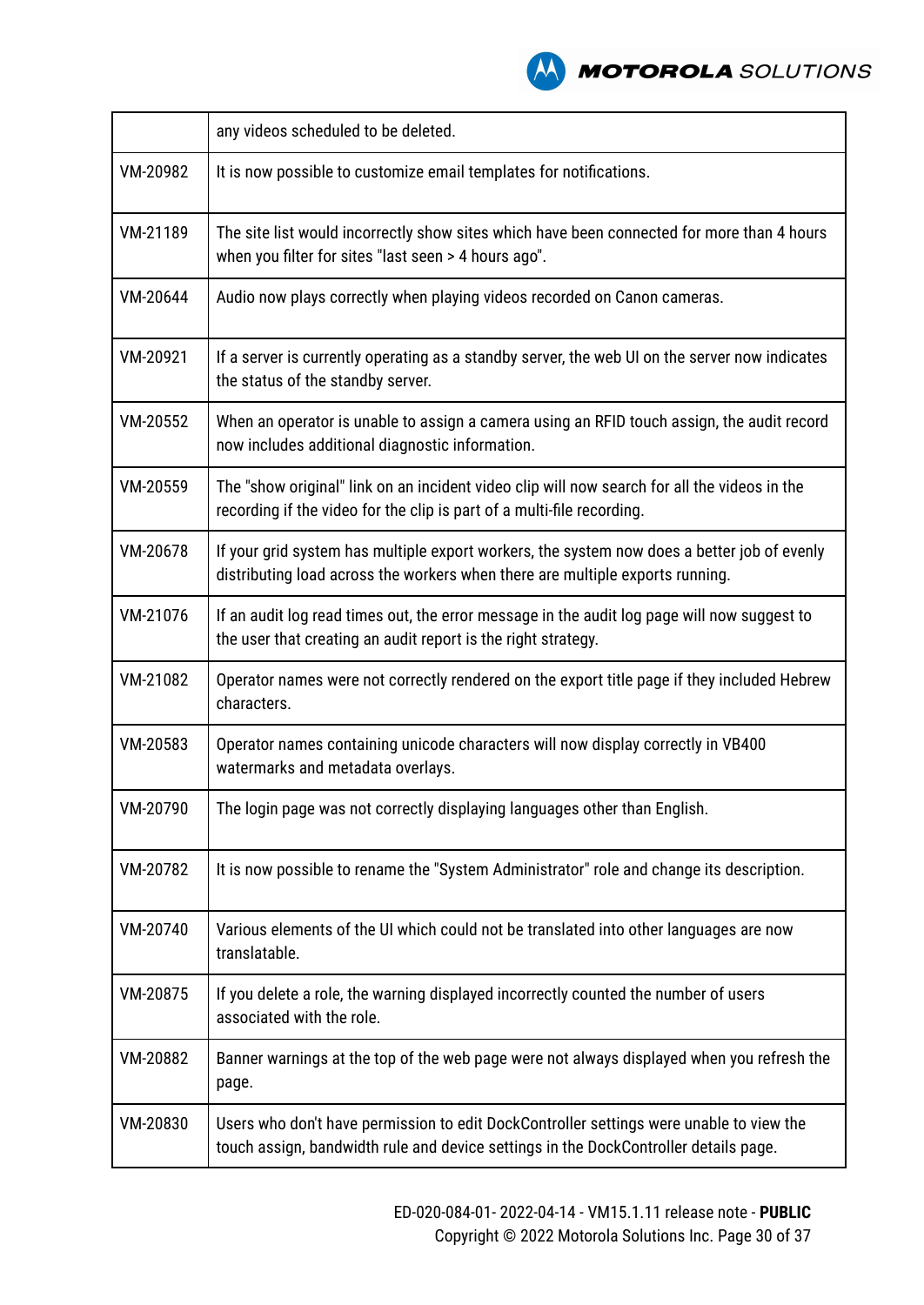# **A MOTOROLA** SOLUTIONS

| VM-21287 | The battery symbol for an assignable device now has a tag symbol if the device is currently<br>available for touch assign, or a check mark if the device is sufficiently charged, but is not<br>enabled for touch assign.                      |  |
|----------|------------------------------------------------------------------------------------------------------------------------------------------------------------------------------------------------------------------------------------------------|--|
| VM-21186 | The live stats device status pie chart now distinguishes between assignable devices based<br>on whether they are touch assignable and whether they are charging. The device list can now<br>be filtered based on the charge status of devices. |  |
| VM-20594 | You can now force the system to perform an immediate database backup (if you are using<br>the bundled Postgres database).                                                                                                                      |  |
| VM-21035 | The installer no longer installs a bundled copy of TeamViewer.                                                                                                                                                                                 |  |
| VM-21364 | The performance of composite clip playback has been improved for clips containing 1080p<br>videos.                                                                                                                                             |  |
| VM-20972 | The "Advanced Settings File" page has been renamed to "Advanced Settings".                                                                                                                                                                     |  |
| VM-20925 | In database backup options, it was not possible to edit the number of hours that backups<br>are retained for.                                                                                                                                  |  |
| VM-20942 | It was not possible to do a bulk transform (rotate/flip) of videos.                                                                                                                                                                            |  |
| VM-20920 | All imports, export and download operations (e.g. of roles, export profiles, reports, etc.) are<br>now audited.                                                                                                                                |  |
| VM-20760 | All add/edit/deletion operations which change settings are now audited.                                                                                                                                                                        |  |
| VM-20922 | You can now enable full auditing for an API key which will cause all API interactions<br>performed with the API key to be audited.                                                                                                             |  |
| VM-20598 | The "database mutex" is now enabled by default on SQLServer installations, thus eliminating<br>a configuration step required when setting up a redundant pair of servers.                                                                      |  |
| VM-20817 | The "Report time" field in report metadata CSV files now says "Day starts at" to better reflect<br>its meaning.                                                                                                                                |  |
| VM-21251 | Editing the device for a downloaded video before that video had been deleted from the<br>camera could cause a download error.                                                                                                                  |  |
| VM-21047 | You can now configure the video metadata overlay to include the device name rather than<br>the device serial number.                                                                                                                           |  |
| VM-20637 | Multi-line text playback reason fields and incident deletion reason fields are now correctly<br>displayed.                                                                                                                                     |  |
| VM-20945 | Improved display of "scheduled deletion date" for videos which are ready for immediate<br>deletion.                                                                                                                                            |  |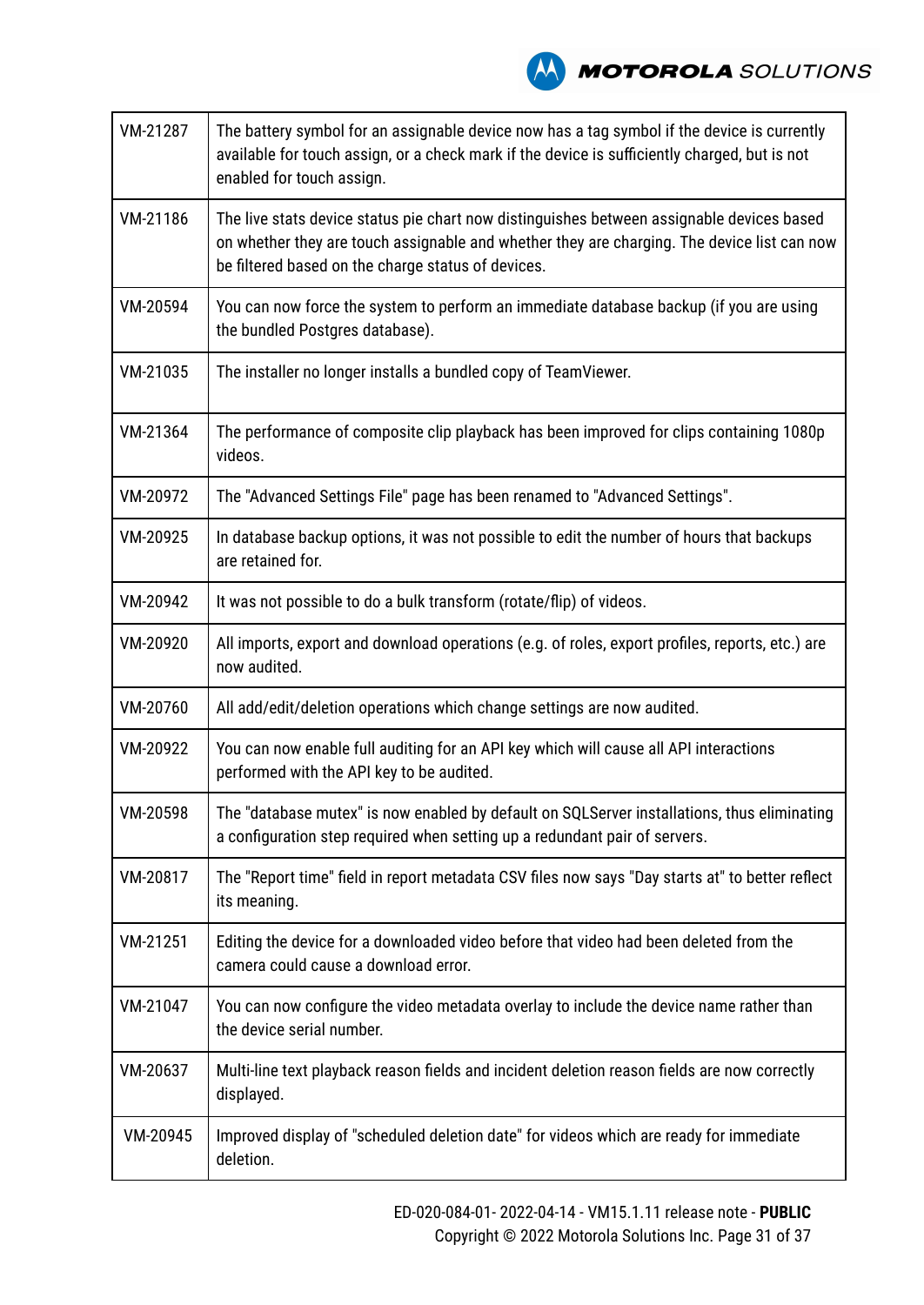

| VM-21292 | The "large icon" video list now displays progress information when videos are being<br>uploaded from sites/EdgeControllers.    |  |
|----------|--------------------------------------------------------------------------------------------------------------------------------|--|
| VM-21247 | TETRA radio integration is now a full feature and no longer needs to be enabled in the<br>"preview feature" admin page.        |  |
| VM-21180 | Admin pages now refer to the Android application used with the VB400 as the "VB<br>Companion" rather than the "Companion App". |  |
| VM-20564 | The video lists on the dashboard now always have a "show more" button.                                                         |  |
| VM-21391 | VB300 videos sometimes failed to play when using audio double consent and pre-record.                                          |  |

### **Minor enhancements and bug fixes (VB400)**

| <b>Issue Id</b> | <b>Summary</b>                                                                                                                                                          |  |
|-----------------|-------------------------------------------------------------------------------------------------------------------------------------------------------------------------|--|
| VM-20694        | The TETRA radio integration required a device profile override to work.                                                                                                 |  |
| VM-21019        | The TETRA radio integration now supports the MXP600 radio model.                                                                                                        |  |
| VM-20651        | The TETRA radio integration did not work when used in conjunction with HolsterAware<br>peripherals.                                                                     |  |
| VM-20672        | Peer assisted recording did not work then used in conjunction with the TETRA radio.                                                                                     |  |
| VM-20671        | WIFI features would not work if a device was connected to a TETRA radio.                                                                                                |  |
| VM-20656        | The audit log messages associated with TETRA radio connections have been improved.                                                                                      |  |
| VM-20655        | The device could fail after the connection to a TETRA radio was lost and regained.                                                                                      |  |
| VM-20670        | The device could fail while connected to a TETRA radio if a manual shutdown was<br>requested.                                                                           |  |
| VM-20664        | The device could fail to shutdown when idle (if configured to do so) after the TETRA radio<br>integration was enabled in a previous assignment.                         |  |
| VM-20995        | When the Android companion app is used at the same time as the TETRA radio integration,<br>incomplete pairing of the TETRA radio could prevent the app from connecting. |  |
| VM-20690        | The TETRA radio integration could remain enabled even after the device was assigned using<br>a profile with the feature disabled.                                       |  |
| VM-20862        | If a new recording was triggered shortly after triggering a manual shutdown while recording,<br>the device could erroneously shutdown again.                            |  |
| VM-20806        | The audible recording alarm could persist after a manual shutdown and restart.                                                                                          |  |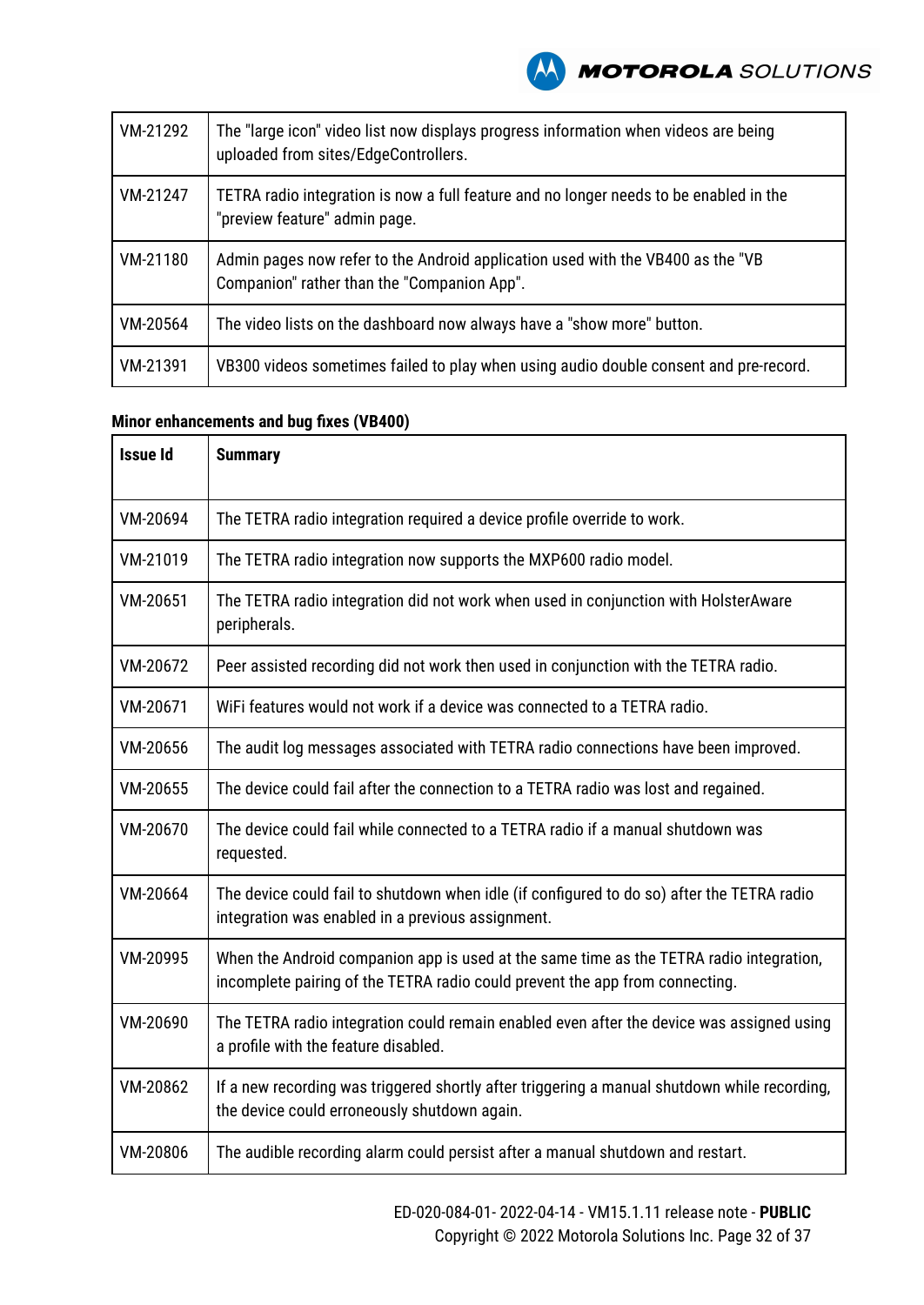

| VM-20996                         | The LEDs on the device did not always show the correct status after performing a manual<br>shutdown, then activating manual pre-recording - or when automatic pre-record is enabled,<br>waking the device with any button. |  |
|----------------------------------|----------------------------------------------------------------------------------------------------------------------------------------------------------------------------------------------------------------------------|--|
| VM-21158<br>VM-21126<br>VM-20236 | The device would not always show the idle blink LED notification when it is powered on and<br>ready to record.                                                                                                             |  |
| VM-21093                         | The device could fail to correctly recognise the type of battery installed when operated in a<br>very low temperature environment.                                                                                         |  |
| VM-21095                         | The device could fail to correctly recognise the type of battery installed for a period after a<br>firmware upgrade.                                                                                                       |  |
| VM-21079                         | The device would not correctly enter "shipping mode" (with an isolated battery) if undocked<br>immediately after requesting a factory reset.                                                                               |  |
| VM-21256                         | In rare circumstances with GPS enabled the device could fail when stopping a recording.                                                                                                                                    |  |

### **Minor enhancements and bug fixes (DockController)**

| Issue Id | <b>Summary</b>                                                 |
|----------|----------------------------------------------------------------|
| VM-14532 | The DockController logs could grow too large to be downloaded. |

### **Earlier changes**

See the V14.6.x release notes for earlier changes.

# **Known issues**

#### **VB400 GPS subtitle track missing (VM-23203)**

On recent revisions of the VB400, the GPS subtitle track is missing from MP4 video files, even when GPS fixes are available, and so locations are shown on the map in Motorola Solutions VideoManager.

#### **VB400 Bluetooth and Wifi are incompatible**

WiFi streaming and download over WiFi cannot be used on a VB400 when it is configured to connect to the VB Companion App over Bluetooth.

#### **VB400 Live-view for Android companion app does not work with X-100 or X-200**

The Live-view for Android companion app feature does not currently work if the X-100 or X-200 external cameras are attached.

### **VB400 WiFi offload of footage can make X-100 or X-200 unreliable**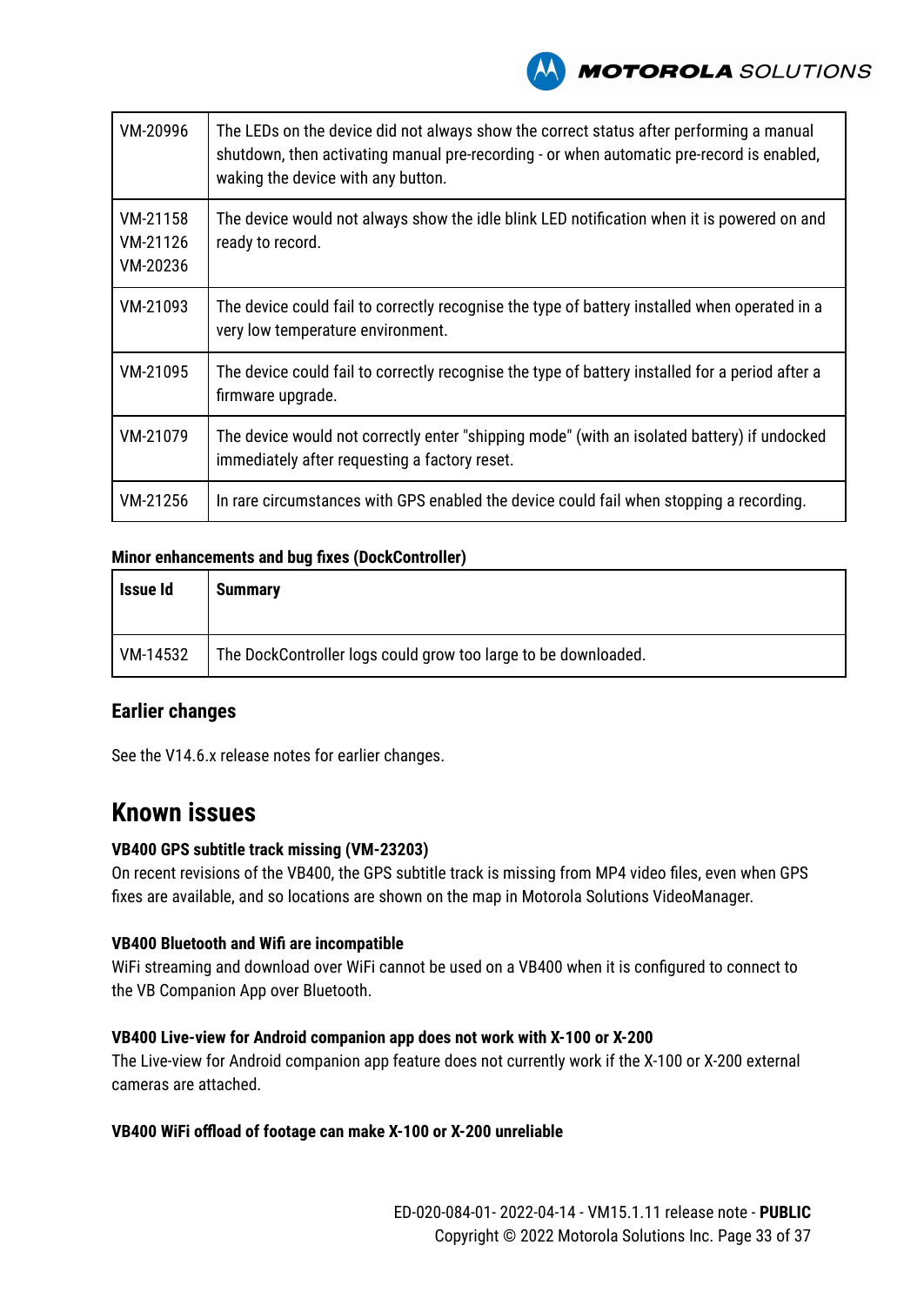

If you configure the device to offload footage over WiFi, then in-progress offloads can sometimes cause the operation of an X-100 or X-200 external camera to be unreliable. It is not currently recommended to enable WiFi offload if using an external camera.

### **DockController assignment groups with overriden device settings**

If you set up multiple DockControllers to share a single RFID reader, then you must ensure that all the DockControllers in the group share the same RFID assignment charge criteria (these can now be overriden for each DockController). If the charge criteria for the DockControllers in the group are not the same, then you may unexpectedly be unable to assign a device in some circumstances.

### **Large Numbers of Incident Clip Counts**

The system performs poorly when more than 200 incident clips are created in a single incident. You should not create incidents with more than this many clips. Some functions may not work properly if this limit is exceeded, e.g. export may fail.

# **Upgrade notes**

### **Internet Explorer support has ended**

Internet Explorer is no longer a supported browser.

### **Postgres database upgrade**

If you are using the bundled Postgres database server rather than Microsoft SQL Server, and you are upgrading a version earlier than 15.1.0, be aware that when this release is installed, the database must be upgraded to Postgres 13.3. Depending on the size of your database, this can be a time consuming process and it temporarily consumes a significant amount of disk space.

### **HTTP Basic Authentication Disabled**

Some security analysts now consider the ability to authenticate HTTP requests with "Basic" authentication to be a security vulnerability. For this reason, the Motorola Solutions VideoManager web APIs no longer allow clients to use HTTP Basic authentication. If you directly access the API and you use Basic authentication then you should either switch to using HTTP Digest authentication, or you can re-enable Basic authentication by adding the advanced settings file entry "api.key.basic.auth=true" if you do not consider this to be a security risk.

### **Microsoft SQL Server TLS requirements**

For installations which use Microsoft SQL Server as the Motorola Solutions VideoManager database, be aware that SQL Server must support TLS 1.2 encryption or the Motorola Solutions VideoManager service cannot connect to it. If you are using SQL Server 2012 and 2014 please ensure that you have the latest service packs installed to ensure TLS 1.2 compatibility.

### **Software assurance requirement for upgrade**

In order to upgrade to this version from an older version, you must have software assurance coverage up to 10 September 2021. If you are upgrading from a version older than 10.2, then you must upgrade to 10.2 and install software assurance before installing this version.

### **Data storage location change**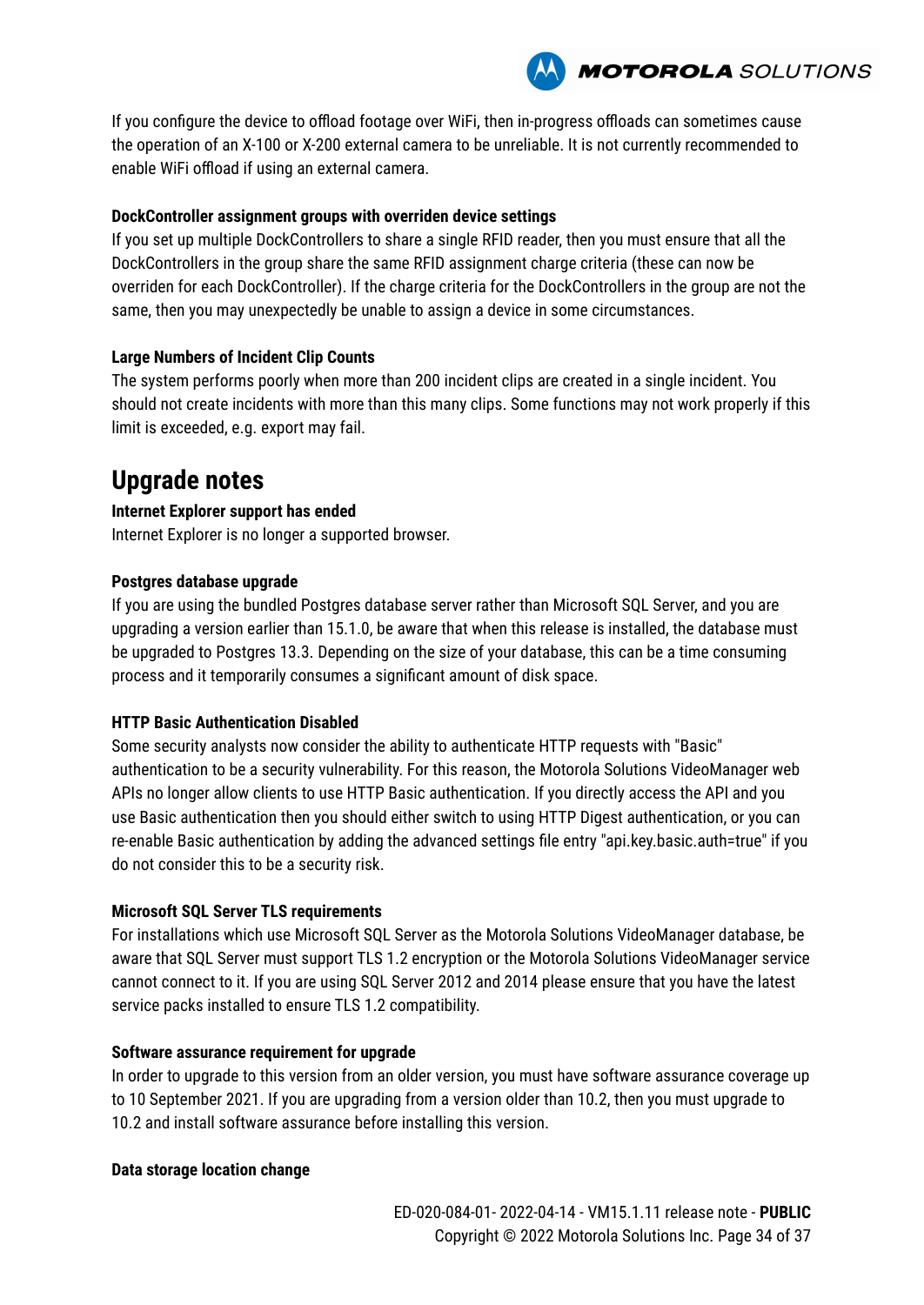

The default data storage location is now c:\ProgramData\Motorola Solutions\VideoManager for a new installation. If you upgrade from a version of Motorola Solutions VideoManager older than 14.5.0, you will already have data stored in c:\ProgramData\Edesix\VideoManager. In this case, the system continues to use the data in c:\ProgramData\Edesix\VideoManager (which might include your database, configuration and/or filespace data), but all log files are written to c:\ProgramData\Motorola Solutions\VideoManager\pss-service-logs.

#### **Central manager site upgrades**

When upgrading a central manager installation, replication of certain configuration settings from the central manager to sites (including EdgeControllers) will not occur until those sites are upgraded.

If you use any of the "Shared configuration settings" - on the Auto-fetch settings page - to replicate configuration information to sites, then the site will use out-of-date configuration information until upgraded to the minimum required version for that setting. Configuration changes made on the central system will have no effect until the site is upgraded.

The following table shows the minimum required version of Motorola Solutions VideoManager running at the site in order for each shared configuration setting to replicate correctly.

| Keys                              | 5.1.0                                         |  |  |  |
|-----------------------------------|-----------------------------------------------|--|--|--|
| <b>Roles &amp; Password Rules</b> | 6.4.0                                         |  |  |  |
| <b>Users</b>                      | $14.5.0**$                                    |  |  |  |
| <b>User Groups</b>                | 14.0.0                                        |  |  |  |
| <b>Device Profiles</b>            | 6.4.1                                         |  |  |  |
| Deletion policies                 | 6.4.0                                         |  |  |  |
| User-defined fields               | 14.1.0 if you enable playback reason auditing |  |  |  |
|                                   | 14.0.0 if you define any tag list fields      |  |  |  |
|                                   | 6.4.0 otherwise                               |  |  |  |
| Device states and locations       | 10.0.0                                        |  |  |  |

**Shared configuration setting Minimum compatible site version**

\*\* - users can be replicated to sites running 7.0.1 to 14.4.x, but an incompatibility warning will be shown and bluetooth pairing information will not be replicated.

# **Supported platforms**

Motorola Solutions VideoManager is supported on the following platforms: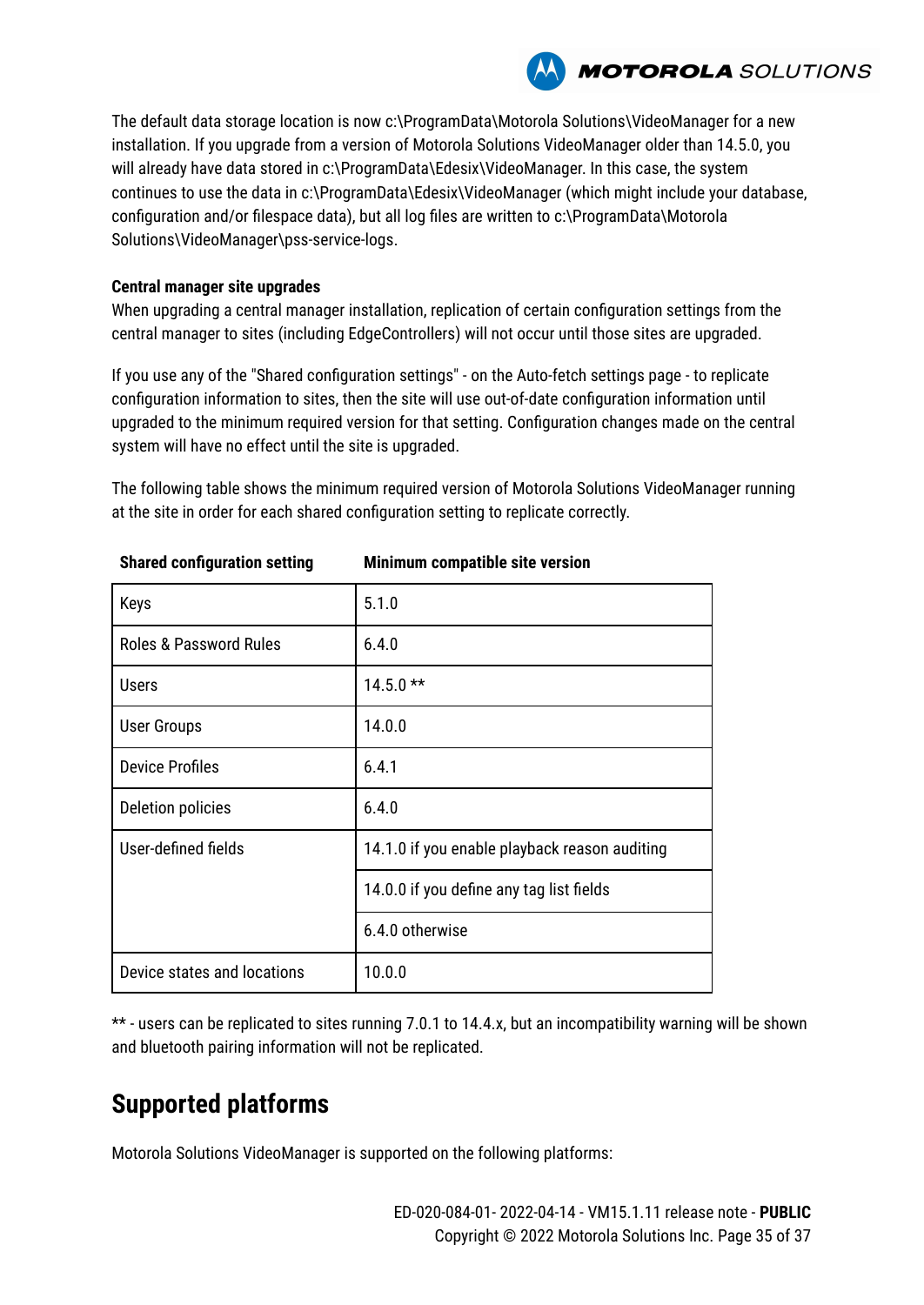- Windows 8.1 Pro & Enterprise 64-bit
- Windows 10 Pro & Enterprise 64-bit
- Windows 11 Pro & Enterprise
- Windows Server 2012 Essentials, Standard & Datacenter \*
- Windows Server 2012 R2 Essentials, Standard & Datacenter \*
- Windows Server 2016 Essentials, Standard & Datacenter \* \*\*
- Windows Server 2019 Essentials, Standard & Datacenter \* \*\*
- Windows Server 2019 Essentials, Standard & Datacenter \* \*\*
- Windows Server 2022 Essentials, Standard & Datacenter \* \*\*

\* Accessing the Motorola Solutions VideoManager web application from a web browser running on a Windows Server desktop is not supported. However, Windows Server can be used for running the Motorola Solutions VideoManager service.

**MOTOROLA** SOLUTIONS

\*\* USB attached devices are not supported on Windows Server 2016 and later.

# **Supported browsers**

The Motorola Solutions VideoManager web application is supported on the following browsers:

- Microsoft Edge 79+ (Windows 10/11)
- Chrome 48+ (Windows 7/8.1/10/11, MAC OS X v10.10)
- Firefox 68 ESR+ (Windows 10/11, Ubuntu 18.04+)  $*$

The security settings of your browser may prevent some features of the Motorola Solutions VideoManager web application from working correctly. In particular, some browsers may silently prevent the download of files from the Motorola Solutions VideoManager web application. Adding Motorola Solutions VideoManager web application to the list of trusted websites will normally fix this.

Accessing the Motorola Solutions VideoManager web application from a web browser running on a Windows Server desktop is not supported.

\* When using Firefox on Windows, you may need to run Windows Media Player once to install codecs before video playback will work. Firefox video playback only works if the operating system provides an MP3 codec. When using Firefox on Ubuntu, you must install a package which provides H.264 and AAC codecs for Firefox, e.g. libavcodec-extra.

# **Supported device firmware**

We do not support assignment of devices running firmware older than version 6.0. These devices will still connect but only for the purposes of upgrading them.

# **Included device firmware**

This release of Motorola Solutions VideoManager includes the following firmware: